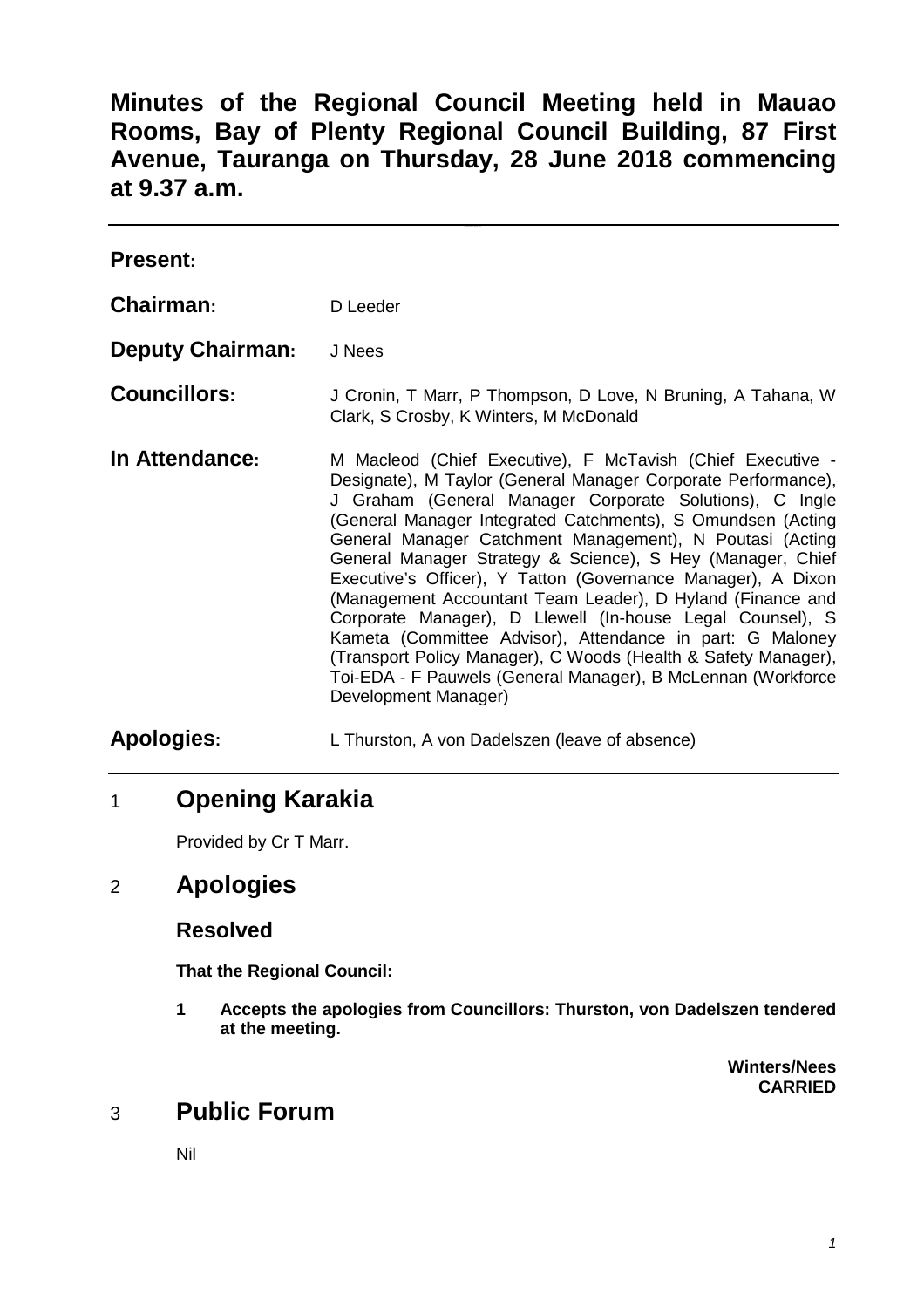# 4 **Acceptance of Late Items**

Nil

## 5 **General Business**

The following matter was raised for discussion:

1) Public Excluded Update on University of Waikato Coastal Marine Facility

## 6 **Confidential Business to be transferred into the open**

Nil

# 7 **Declaration of conflicts of interest**

Nil

## 8 **Previous Minutes**

### 8.1 **Regional Council Minutes - 10 May 2018**

#### **Correction**

- 1) Minute item 7 Declaration of Conflicts of Interest (page 16 of the agenda) Cr Thompson noted her conflict of interest in relation to Agenda Item 13.9 had been omitted and requested it be inserted.
- 2) Minute item 10 Chairman's report (page 19 of the agenda) under first bullet, spelling correction required to amend 'Provisional' to 'Provincial'.
- 3) Minute item 14.1 Chief Executive Officer Recruitment (page 25 of the agenda) – it was noted that confirmation of the mover and seconder of the item (i.e. Leeder/Tahana – CARRIED) were omitted and should be inserted.

#### **Resolved**

**That the Regional Council:** 

**1 Confirms the Regional Council Minutes of 10 May 2018, as a true and correct record with the foregoing corrections.** 

> **Cronin/Marr CARRIED**

### 8.2 **Regional Council Minutes - 22 May 2018**

### **Resolved**

**That the Regional Council:** 

**1 Confirms the Regional Council Minutes of 22 May 2018, as a true and correct record.** 

> **Cronin/Love CARRIED**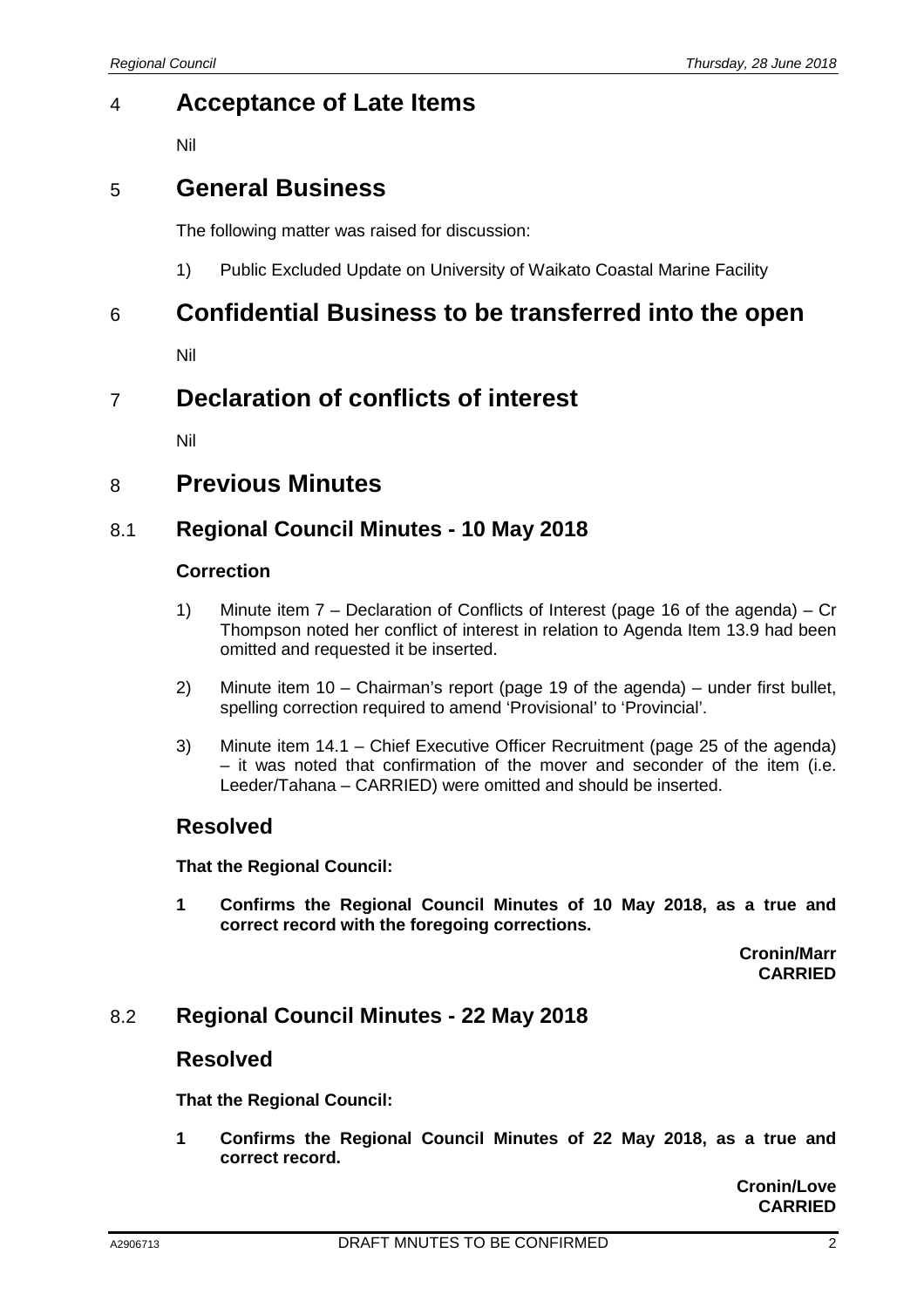### 8.3 **Regional Council Extraordinary Minutes - 1 June 2018**

### **Resolved**

**That the Regional Council:** 

**1 Confirms the Regional Council Extraordinary Minutes of 1 June 2018, as a true and correct record.** 

> **Nees/Crosby CARRIED**

## 9 **Statutory Committee Minutes**

#### 9.1 **Regional Transport Committee Minutes - 24 April 2018**

#### **Resolved**

**That the Regional Council:** 

**1 Receives the Regional Transport Committee Minutes - 24 April 2018.** 

**Crosby/Nees CARRIED**

### 9.2 **Te Maru o Kaituna River Authority Minutes - 27 April 2018**

Refer Tabled Documents 1 and 2.

Council was briefed on the successful launch of 'Kaituna He Taonga Tuku Iho', the completed Kaituna River Document that was held on 22 June 2018. Council was presented with a kete containing copies of the document and summary document (refer Tabled Documents 1 and 2), which all Te Maru o Kaituna River Authority partners had received at the launch.

#### **Resolved**

**That the Regional Council:** 

**1 Receives the Te Maru o Kaituna River Authority Minutes - 27 April 2018.** 

**Tahana/Nees CARRIED**

### 9.3 **Rangitāiki River Forum Minutes – 8 June 2018**

### **Resolved**

**That the Regional Council:** 

**1 Receives the Rangitāiki River Forum Minutes – 8 June 2018.** 

**Winters/Love CARRIED**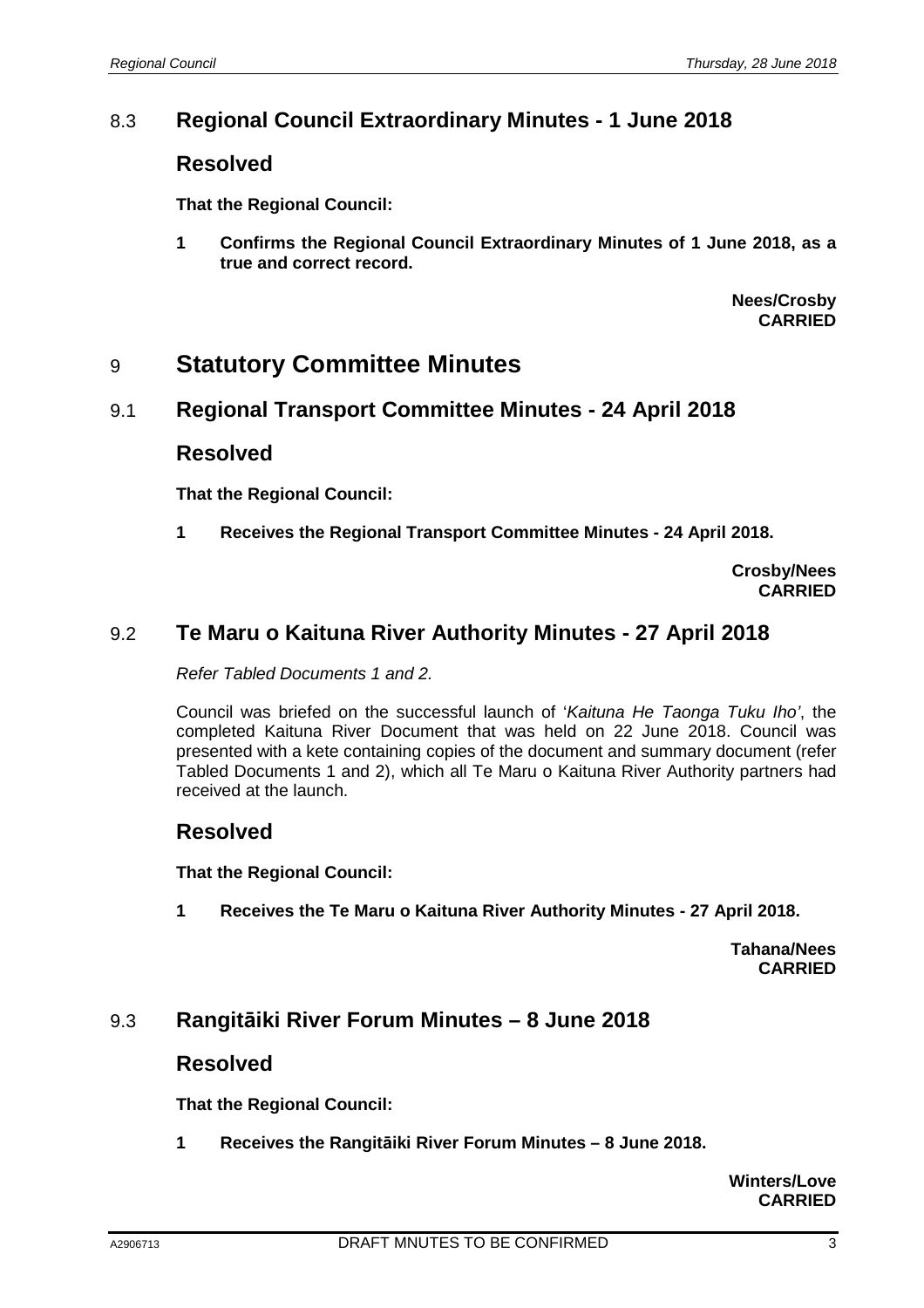# 10 **Joint Committee Minutes**

### 10.1 **SmartGrowth Leadership Group Minutes - 16 May 2018**

#### **Matter Arising**

Regarding Minute item SG18/05.07 Review Role – Membership SmartGrowth Leadership Group (refer page 75 of the agenda) – a query was raised as to whether the review should be put on hold until all respective Chief Executive appointments had been confirmed. Chief Executive Designate Fiona McTavish advised that a report would be going to SLG's Chief Executive Action Group on the governance framework review.

#### Staff Follow-up:

Circulate the Governance Framework Review report to councillors prior to it going to SLG.

### **Resolved**

**That the Regional Council:** 

**1 Receives the SmartGrowth Leadership Group Minutes - 16 May 2018.** 

#### **Crosby/Thompson CARRIED**

# 11 **Chairman's Report**

The report updated Council on the Chairman's activities, highlighted key matters of potential interest and sought direction on the 2018 Local Government New Zealand Annual General Meeting Remits.

#### Key points of discussion:

- The Chairman noted his prior commitment made, on behalf of Council, to support Remit One to assist with a targeted approach for drug testing within the community.
- Consideration was sought to allow Council's delegates the flexibility to vote on the remits and enable them to listen to the debate at the AGM and inform a position.
- It was noted that Council had resolved at its meeting on 10 May 2018 a position to not support Remit Four on climate change investment issues.
- Councillors were informed of progress made by the Pastoral Greenhouse Gas Research Consortium in relation to the Crown-funded livestock emissions study. It was noted that completion of the study was anticipated in 2019 and that staff would be keeping a watching brief.

#### **Resolved**

**That the Regional Council:** 

**1 Receives the report, Chairman's Report.**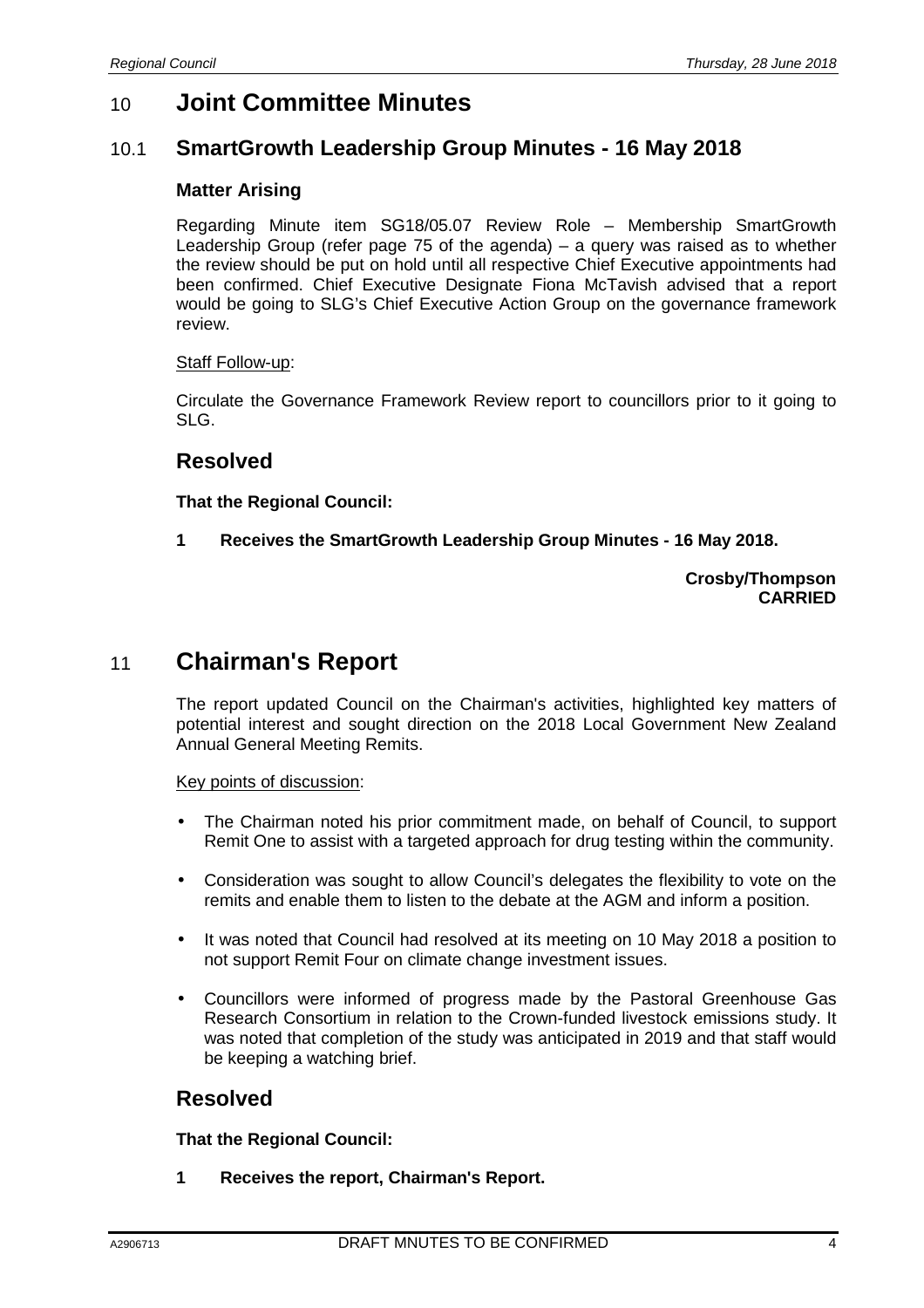**2 Delegates to Regional Council's registered delegates, voting on the 2018 Local Government New Zealand Annual General Meeting Remits, noting the comments made at the meeting today.** 

> **Leeder/Cronin CARRIED**

# 12 **Chief Executive Reports**

### 12.1 **Fixing of the Resource Management Act charges**

The report sought Council fix the Resource Management Act and Building Charges, as approved at Council's Long Term Plan Deliberations meeting on 22 May 2018.

Council was advised that inflationary increases had been incorporated into the new fees and charges. Staff noted that Audit NZ would not be attending the meeting to present their audit opinion for the LTP 2018-2028 however, an unmodified audit opinion had been received.

## **Resolved**

**That the Regional Council:** 

- **1 Receives the report, Fixing of the Resource Management Act charges;**
- **2 Notes that Council has followed the Local Government Act 2002 special consultative procedure in preparing and consulting on the proposed changes to its Resource Management Act charges and that the Council has considered the feedback received;**
- **3 Adopts the section 36AAA analysis (Appendix 1: S36AAA Resource Management Act charges analysis) and confirms that, having regard to section 36AAA (and in particular section 36AAA(3)) of the Resource Management Act 1991, the charges set out below and in the appendix are appropriate to recover the reasonable costs incurred by the Council in respect of the activities to which the charges relate;**
- **4 Fixes the Resource Management Act charges set out below and in the Resource Management Act and Building Act Charges Policy 2018/19 (Appendix 2), to come into effect on 1 July 2018;**
- **5 Fixes the charges in relation to resource consents as follows:**
	- **a. the general consent application deposit to be set in three tiers;** 
		- **Tier 1 \$775** 
			- **Certificate of compliance**
			- **Re-consenting existing unchanged lake structures**
			- **Lapsing period extensions**
		- **Tier 2 \$1,770** 
			- **Onsite effluent discharge (septic tanks)**
			- **Onsite dairy effluent discharge**
			- **Remediation of contaminated land**
			- **Multiple bores (more than three)**
			- **Changes, cancellation or review of consent conditions**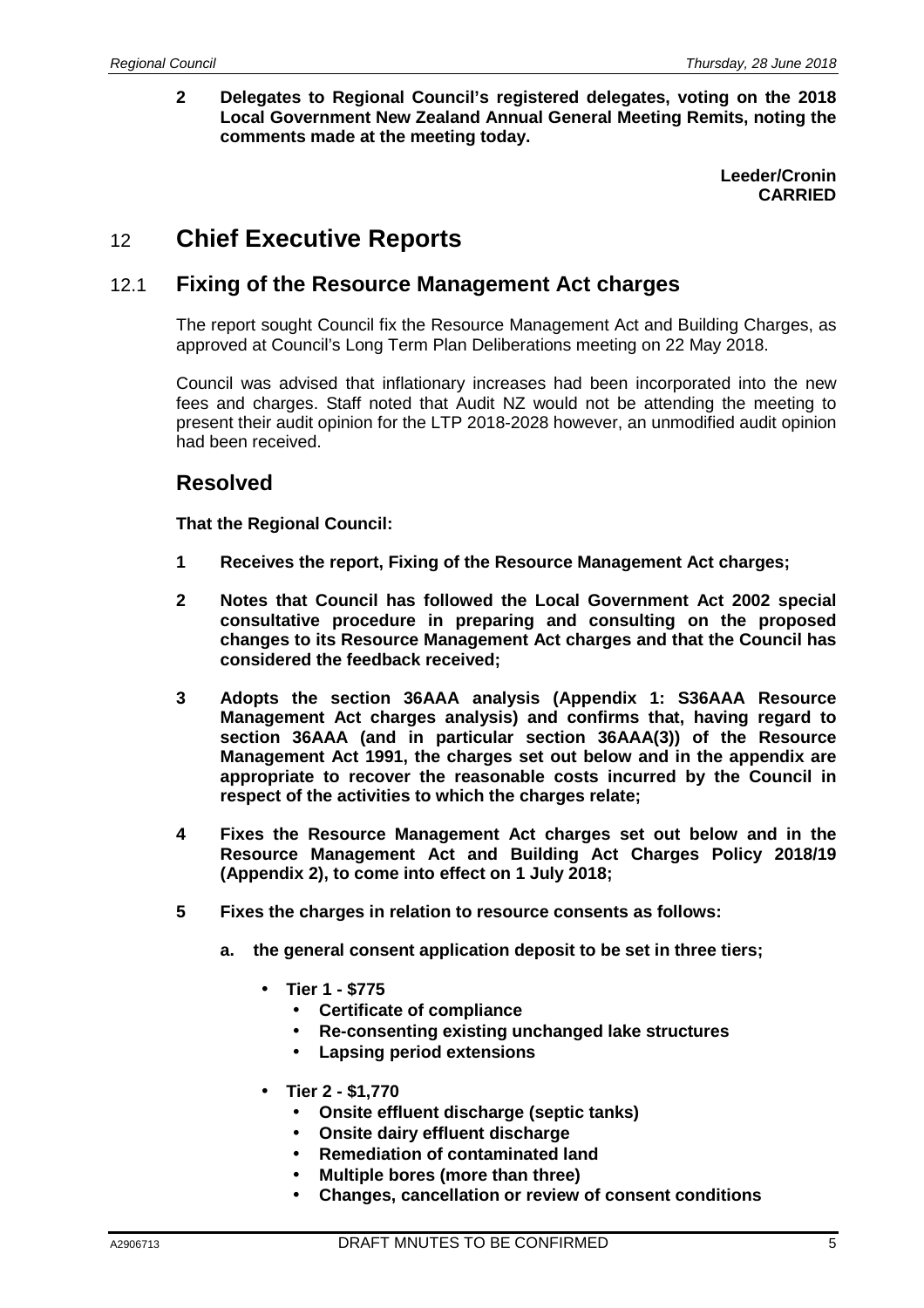- **Transfer of consent to another site or another person at another site**
- **Tier 3 \$2,700** 
	- **All other consent categories**
- **b. the move to a single 'bore fee' of \$475 (incl. GST) which incorporates both consent and compliance staff time;**
- **c. the fee for transfer of a consent to another person at the same site to be \$165 (incl. GST);**
- **d. the change to the deposit for 'publicly notified applications' to a deposit for 'publicly notified applications which proceed to a hearing'. The level of the deposit remains the same at \$10,000 (incl. GST);**
- **e. the introduction of a fee of \$5,000 (incl. GST) for 'limited notified applications which proceed to a hearing';**
- **f. the deposit for complex plan or policy statement changes or new plan requests is set at \$50,000 (incl. GST);**
- **g. the introduction of a charge for the 'issue of a notice stating that an activity is a permitted marginal and temporary activity' on an actual and reasonable basis, with the first hour being free;**
- **h. the OSET approval inspection fee remains at \$50 (incl. GST);**
- **i. that "applications to reduce the allocated rate of a surface water take consent or allocated annual volume of groundwater take consent" and "applications for activities listed in regional plans that have zero fee" remain at a zero fee;**
- **j. the recovery of costs associated with an objection to be charged on an actual and reasonable basis. The Council may ask the hearings commissioner(s) to make a recommendation as to whether these costs should be remitted;**
- **6 Fixes the following in relation to the base charge:** 
	- **a. the re-naming of the 'base' charge to 'administration' charge;**
	- **b. a \$5 increase in the administration charge to \$135 (incl. GST);**
	- **c. that the following consent categories are exempt from the annual administration charge:** 
		- **i. Long term consents for structures, reclamations or diversions in the Coastal Marine Area, rivers and lakes unless an inspection has been carried out in that year**
		- **ii. "Consequential" consents such as the discharge permit in an activity that involves a diversion and discharge, or the discharge permit in an activity that involves taking and discharging water (e.g. to heat a pool). To qualify, the "consequential" consent must occur as a natural consequence of the primary activity and have no significant environmental effect compared to the primary consent;**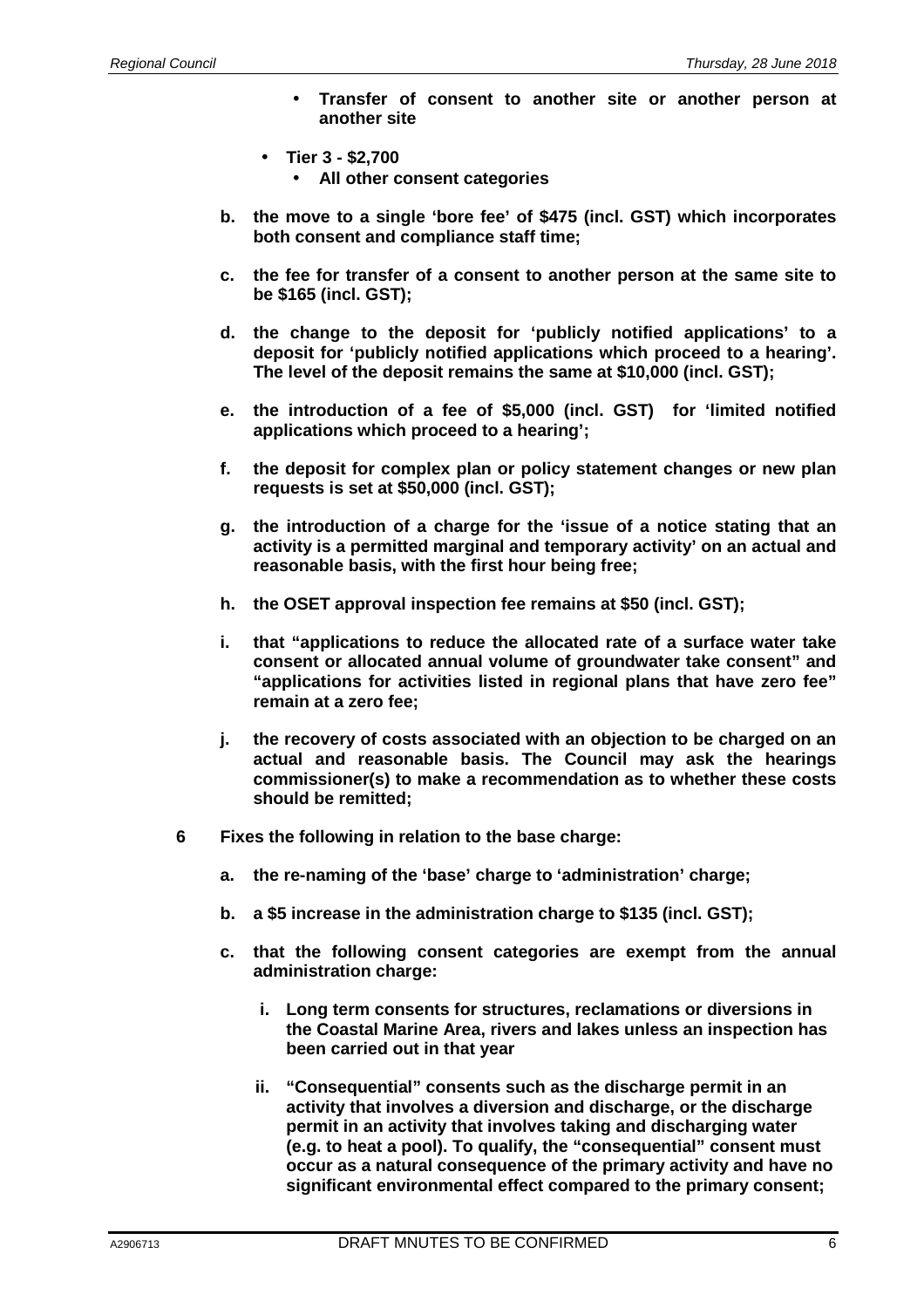- **7 Fixes the following in relation to the compliance monitoring charges:** 
	- **a. the compliance monitoring fixed fees as listed in Schedule 1A of the Charges Policy (see appendix);**
	- **b. the introduction of additional categories into Schedule 2A Consents subject to variable compliance monitoring charges for 'Production land – nutrient consents';**
	- **c. the introduction of actual and reasonable compliance monitoring charges for additional monitoring of water takes in over-allocated catchments;**
	- **d. the introduction of actual and reasonable charges for additional time spent processing compliance monitoring returns, over and above the fixed fee charged;**
- **8 Fixes the following in relation to the regional/impact monitoring charges:** 
	- **a. the re-naming of the 'regional/Impact monitoring charges' to 'data and science charges';**
	- **b. phase one of the increase to the data and science charges (changes are to be phased in over two years);**
	- **c. the inclusion of 'Activities on port land' into the data and science charges (Schedule 10B) to be charged on an actual and reasonable basis;**
- **9 Fixes the following in relation to low risk onsite wastewater (OSET) exemptions:** 
	- **a. the reintroduction of the administration charge, annual compliance monitoring charge and regional/impact monitoring charge for low risk onsite wastewater consents;**
- **10 Fixes the following in relation to staff time and travel costs:** 
	- **a. the revised charges for staff as listed in Schedule A of the Charges Policy (see appendix) and inclusion of an additional category for a Maori Technical Advisor;**
	- **b. the introduction of a standard travel time policy, with each site visit attracting a charge of 0.5 hours of staff time plus 50km at the applicable IRD mileage rate;**
- **11 Directs the Resource Management Act charges to be included with the Council's other charges in a document to be called the Resource Management Act and Building Act Charges Policy 2018/19 (included as an appendix);**
- **12 Confirms that the decision has a low level of significance;**
- **13 Delegates authority to the Chief Executive to make minor editorial and formatting amendments to the Charges Policy if required.**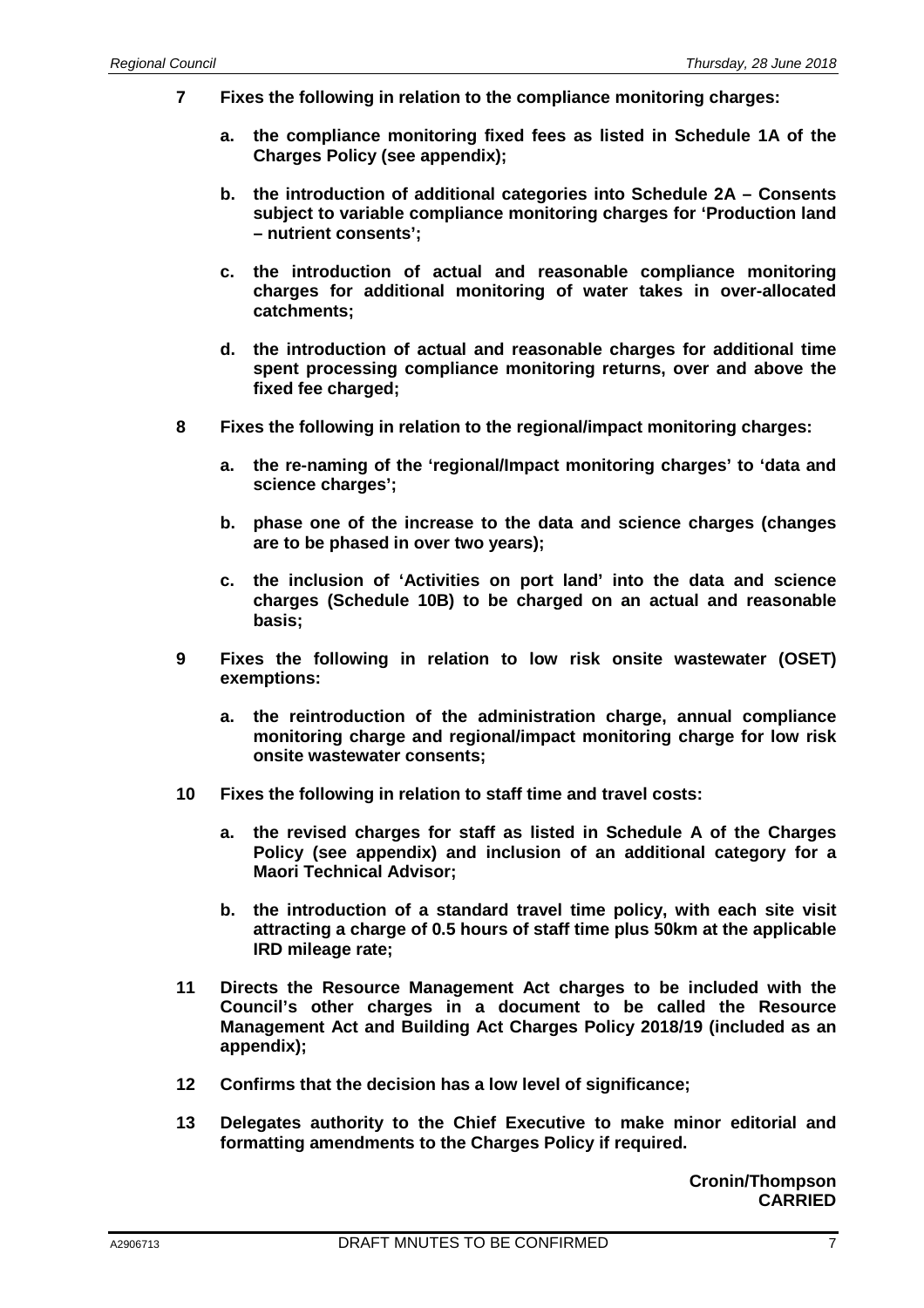### 12.2 **Adoption of the Long Term Plan 2018-2028**

The report sought adoption of Council's Long Term Plan 2018-2028 (LTP 2018-2028). Chief Executive Mary-Anne Macleod noted the long rigorous process that had been undertaken and advised that Audit NZ would not be attending the meeting, but had provided their formal approval and unmodified audit opinion.

Councillors received the unmodified audit opinion from Audit NZ and provided the following comments:

- Regarding LTP 2018-2028: Volume One a better profile photo of a catfish on page 40 was requested and the relevance of the illustration of a koura on page 32 was queried;
- Acknowledged the journey, process and tremendous efforts of staff.

### **Resolved**

**That the Regional Council:** 

- **1 Receives the report, Adoption of the Long Term Plan 2018-2028;**
- **2 Notes that the Long Term Plan 2018-2028 has been subject to an Audit process.**
- **3 Adopts the following policies and supporting information for the Long Term Plan 2018-2028:** 
	- **a. Long Term Plan 2018-2028: Financial Policies including:** 
		- **i. Revenue and Financing Funding Needs Analysis**
		- **ii. Policy on Development Contributions and Financial Contributions**
		- **iii. Policy on the Remission and Postponement of Rates**
		- **iv. Third Party Infrastructure Funding Policy**
	- **b. Long Term Plan 2018-2028 Treasury Policies, Strategy and Delegations including:** 
		- **i. Treasury Policy (incorporating Investment Policy and Liability Management Policy)**
		- **ii. Treasury Statement of Investment Policy and Objectives Toi Moana Fund**
		- **iii. Treasury Strategy**
		- **iv. Treasury Delegations**
	- **c. Long Term Plan 2018-2028: Asset Management Plans (AMPs) including:** 
		- **i. Corporate Property AMP (not publicly available in full, sections available on request)**
		- **ii. Rivers and Drainage AMP**
		- **iii. Maritime AMP**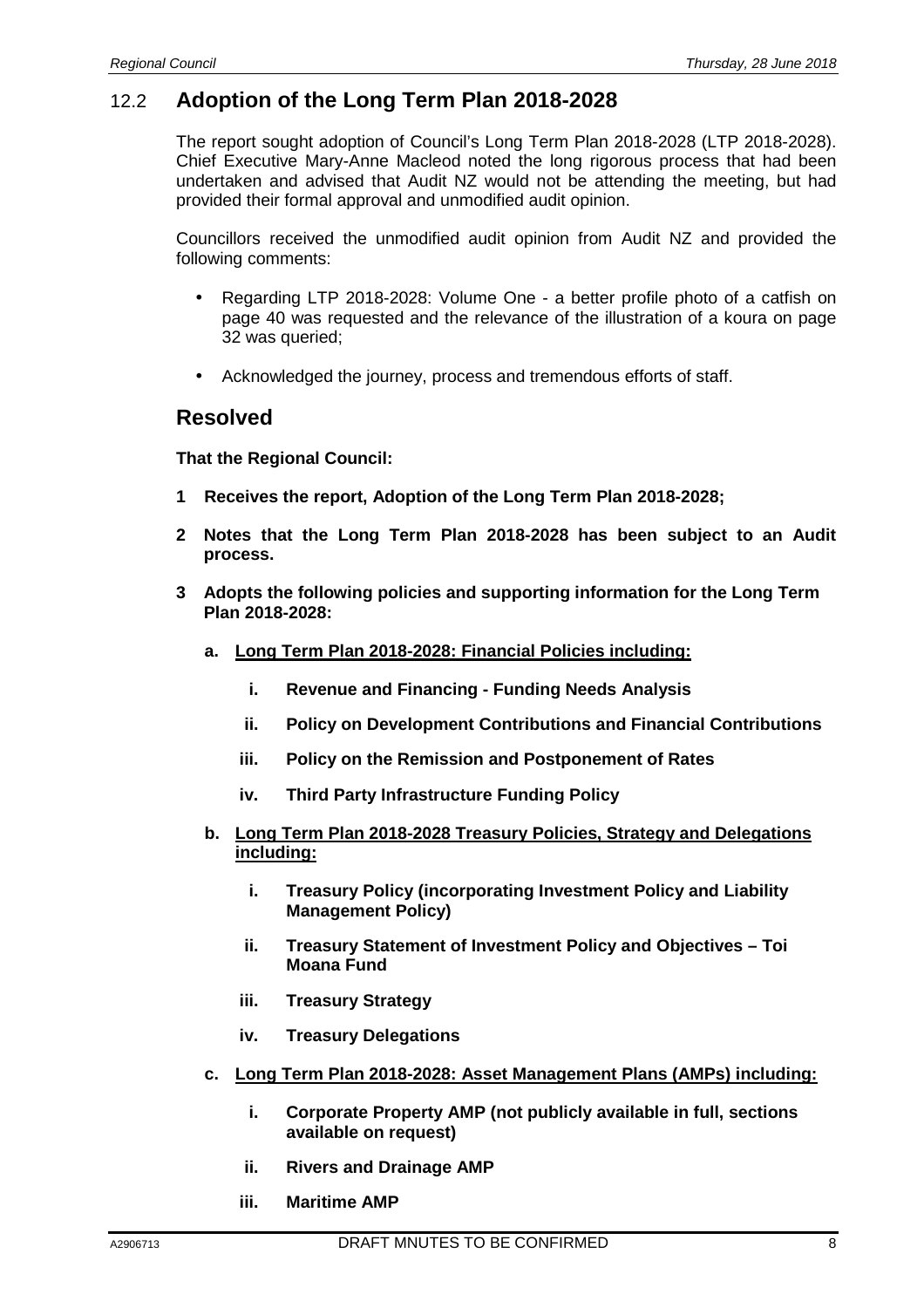- **iv. Regional Parks AMP**
- **v. Rotorua Lakes AMP**
- **d. Long Term Plan 2018-2028 Activity Work Plans**
- **4 Resolves that it is financially prudent for the Long Term Plan 2018-2028 to have an unbalanced budget (operating revenue is at a lower level than operating expenditure) for years one, two, three and four, pursuant to s100 (2) of the Local Government Act 2002.**
- **5 Authorises the Chair to sign the Audit New Zealand Letter of Representation on behalf of Council.**
- **6 Receives the Audit New Zealand audit opinion on the Long Term Plan 2018- 2028.**
- **7 Adopts the Long Term Plan 2018-2028 to come into effect on 1 July 2018, including:** 
	- **a. Long Term Plan 2018-2028: Volume One including:** 
		- **i. Community Outcomes**
		- **ii. Development of Maori capacity to contribute to decision-making processes**
		- **iii. Groups of Activity Statements, including Levels of Service, Performance measures and targets.**
	- **b. Long Term Plan 2018-2028: Volume Two including:** 
		- **i. Financial Strategy**
		- **ii. Infrastructure Strategy**
		- **iii. Financial Statements**
		- **iv. Accounting Policies**
		- **v. Council Controlled Organisations**
		- **vi. Funding Impact Statement**
		- **vii. Revenue and Financing Policy**
		- **viii. Rates Funding Impact Statement**
		- **ix. Significant Forecasting Assumptions**
		- **x. Significant Negative Effects**
- **8 Agrees that, in accordance with the adopted Treasury Delegations, the Chief Executive and Chief Financial Officer may commit Council to new debt subject to:** 
	- **a. New debt may only be raised for the purposes described in the Financial Strategy and Treasury Policy.**
	- **b. All new debt is to be within the debt limits set by the Financial Strategy and Treasury Policy.**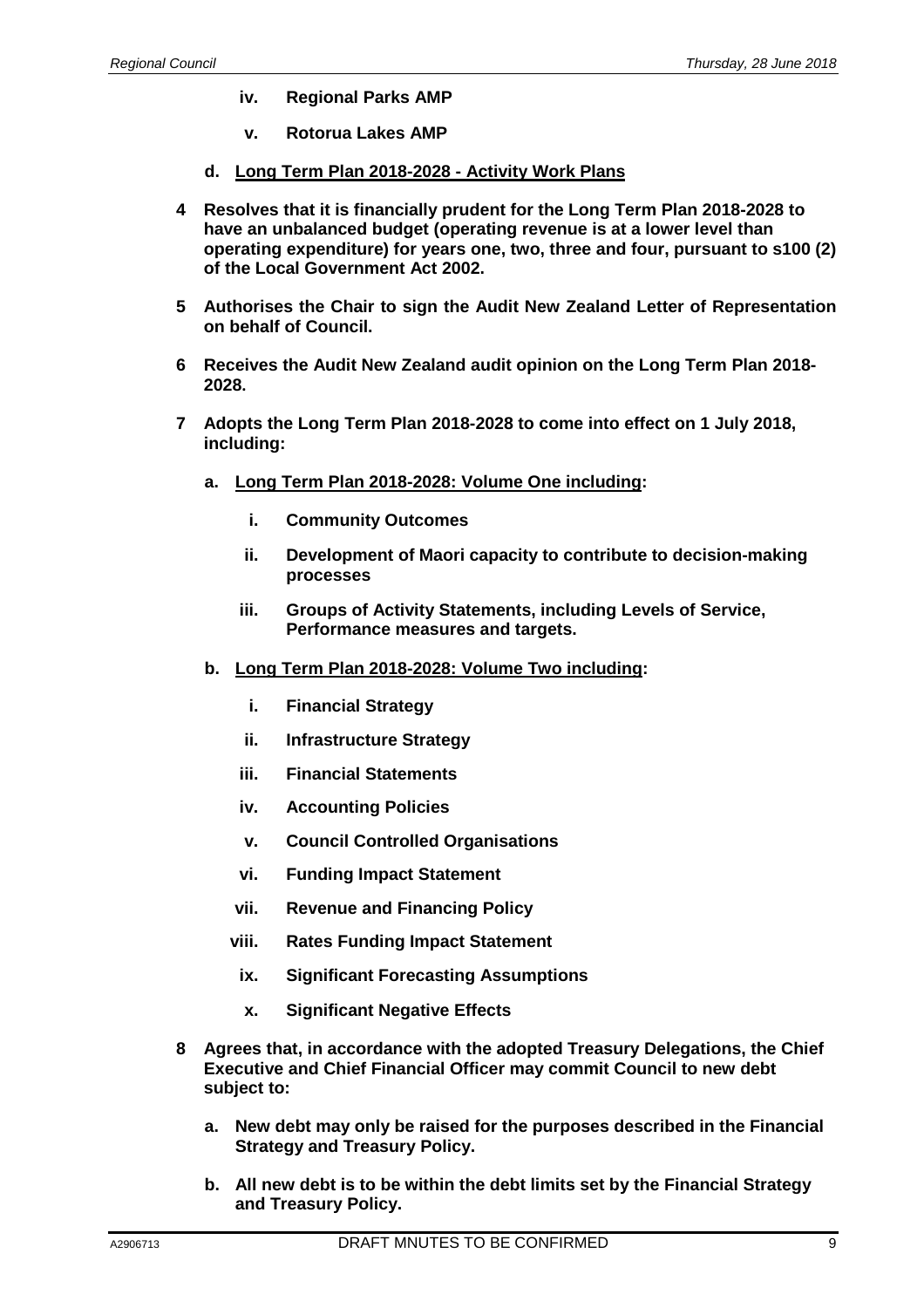- **9 Agrees that the Chief Executive may exceed the Daily Transaction Limit of \$40 million set in the Treasury Delegations to:** 
	- **i. Borrow up to \$95 million from the Local Government Funding Agency as a one-off transaction before 31 October 2018, to prefund Council's capital expenditure in 2018/19 and for on-lending to Quayside Holdings Limited.**
	- **ii. To transfer \$50 million to Quayside Holdings Limited as an intercompany loan before 31 October 2018.**
	- **iii. To transfer \$45 million to Quayside Holdings Limited to manage Council's Toi Moana Fund in accordance with the adopted Treasury Statement of Investment Policy and Objectives – Toi Moana Fund, as a one off transaction before 31 August 2018.**
- **10 Delegates authority to the Chief Executive to execute all legal documents to give effect to recommendations 8 and 9.**
- **11 Agrees that the Chief Executive, Chief Financial Officer, and Finance and Corporate Planning Manager may refinance debt in accordance with the limits set in the Treasury Delegations.**
- **12 Delegates to the Chief Executive to make minor editorial changes to the Long Term Plan 2018-2028 and supporting documentation before publishing for reasons of consistency or minor correction.**
- **13 Notes that all submitters will receive a letter outlining Council's decisions in relation to the topics they provided feedback on, during July 2018 and that** 
	- **a. Submitters will receive a standardised response for each of the consultation topics.**
	- **b. Responses to key stakeholders will be circulated to the Council to provide feedback on following the meeting.**
	- **c. Staff will provide responses to all other submitters in accordance with Council's decisions made at deliberations.**
- **14 Confirms that the decision has a medium level of significance as determined by the Council's Significance and Engagement Policy. Council has identified and assessed different options and considered community views as part of making the decision, in proportion to the level of significance.**

**Love/Crosby CARRIED**

### 12.3 **Setting of Rates 2018/19**

The report provided the legally compliant process for Council to set rates for 2018/19. Council was informed that Kawerau District Council had made an amendment to their penalty dates, which would require an adjustment made to recommendation 21(iii) from 5 to 6 July 2018 and recommendation 21(iv) from 7 to 8 July 2019.

Advice provided from the previous two reports was reiterated that an unmodified audit opinion had been provided by Audit NZ for the LTP 2018-2028.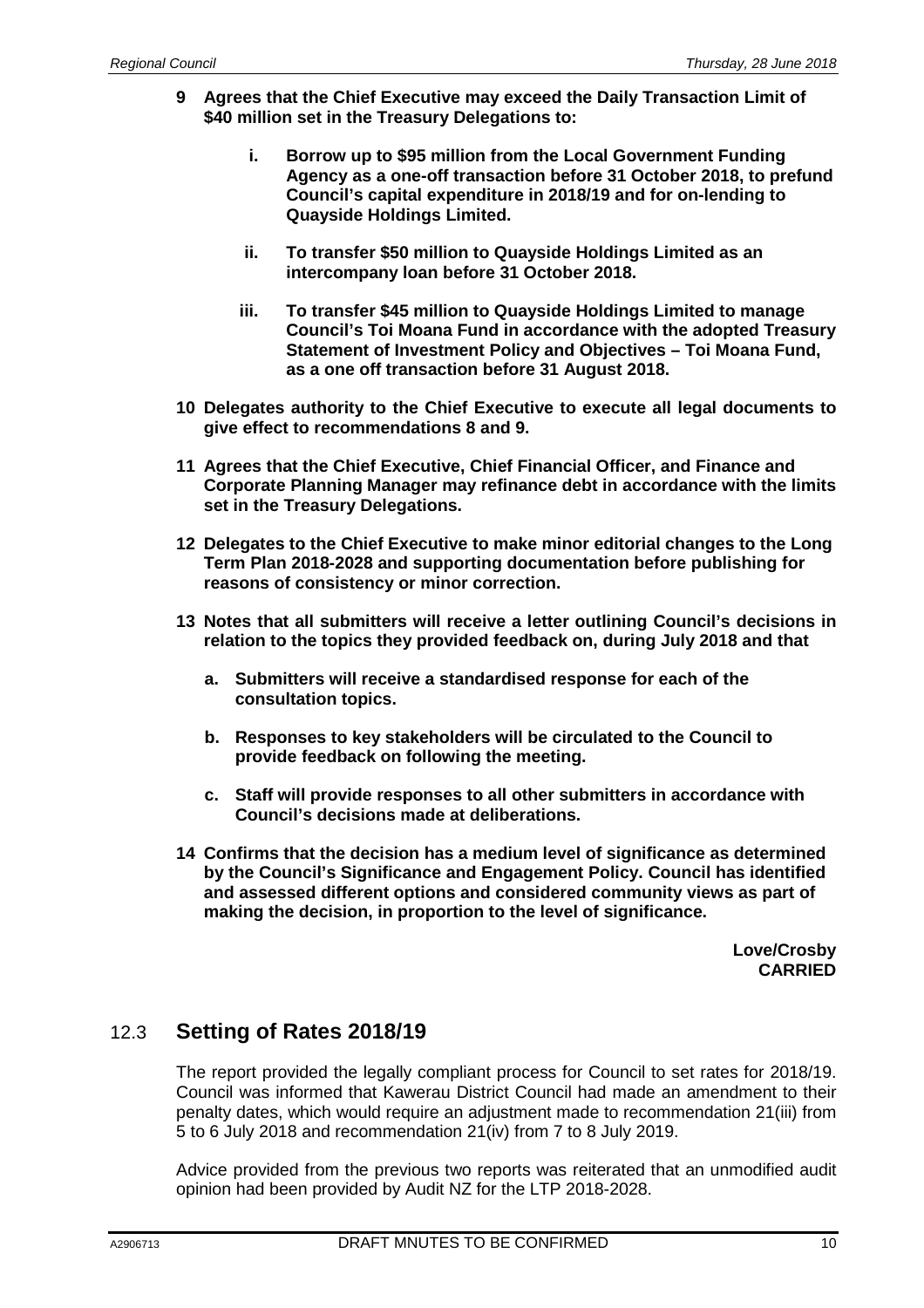Staff were commended for their efforts and the manner in which they had worked through iterations of the LTP 2018-2028 Revenue and Financing Policy considerations and Funding Impact Statement in order to recommend the rates setting for 2018/19.

### **Resolved**

**That the Regional Council:** 

- **1 Receives the report, Setting of Rates 2018/19;**
- **2 Confirms that the rates for the financial year 1 July 2018 to 30 June 2019 are set and assessed in accordance with the Local Government (Rating) Act 2002.**
- **3 Confirms that the significance of the decision has been assessed as MEDIUM, and under Section 79 of the Local Government Act 2002 (LGA) confirms the written record of the manner in which section 77 and section 78 matters have been addressed.**
- **4 Notes that, as required by the Local Government Act 2002, Council followed the special consultative procedure on the funding impact statement that was part of the Long Term Plan 2018-2028 process.**
- **5 Confirms that the amounts of the rate specified in the rate tables of the resolution, for the financial year commencing 1 July 2018 to 30 June 2019, includes the Council's Goods and Services Tax component.**
- **6 Sets a general rate based on land value, calculated as a rate in the dollar of the rateable land value of each rateable rating unit in the region. The rate in the dollar is different according to the location of the land within each district and city council as land values are equalised.**

| <b>General Rates Land Value</b> | \$13,931,618                                                  |
|---------------------------------|---------------------------------------------------------------|
| <b>Constituent Authority</b>    | Rates expressed as cents per<br>dollar of rateable land value |
| Kawerau                         | 0.074703                                                      |
| <b>Opotiki</b>                  | 0.032654                                                      |
| Rotorua (Pt)                    | 0.027733                                                      |
| Taupo (Pt)                      | 0.029039                                                      |
| Tauranga                        | 0.039307                                                      |
| Western Bay of Plenty           | 0.031204                                                      |
| Whakatane                       | 0.032989                                                      |
| Offshore Islands                | 0.131789                                                      |

**7 Sets a uniform annual general charge as a fixed amount per rating unit on all rateable land in the region.** 

| <b>Uniform Annual General Charge</b> | \$15,895,289 |
|--------------------------------------|--------------|
| Fixed amount per rating unit         | \$124.66     |
|                                      |              |

**8 Sets targeted rates for Kaituna Catchment Control Scheme. These rates are set differentially for all rateable land situated in the Kaituna Catchment**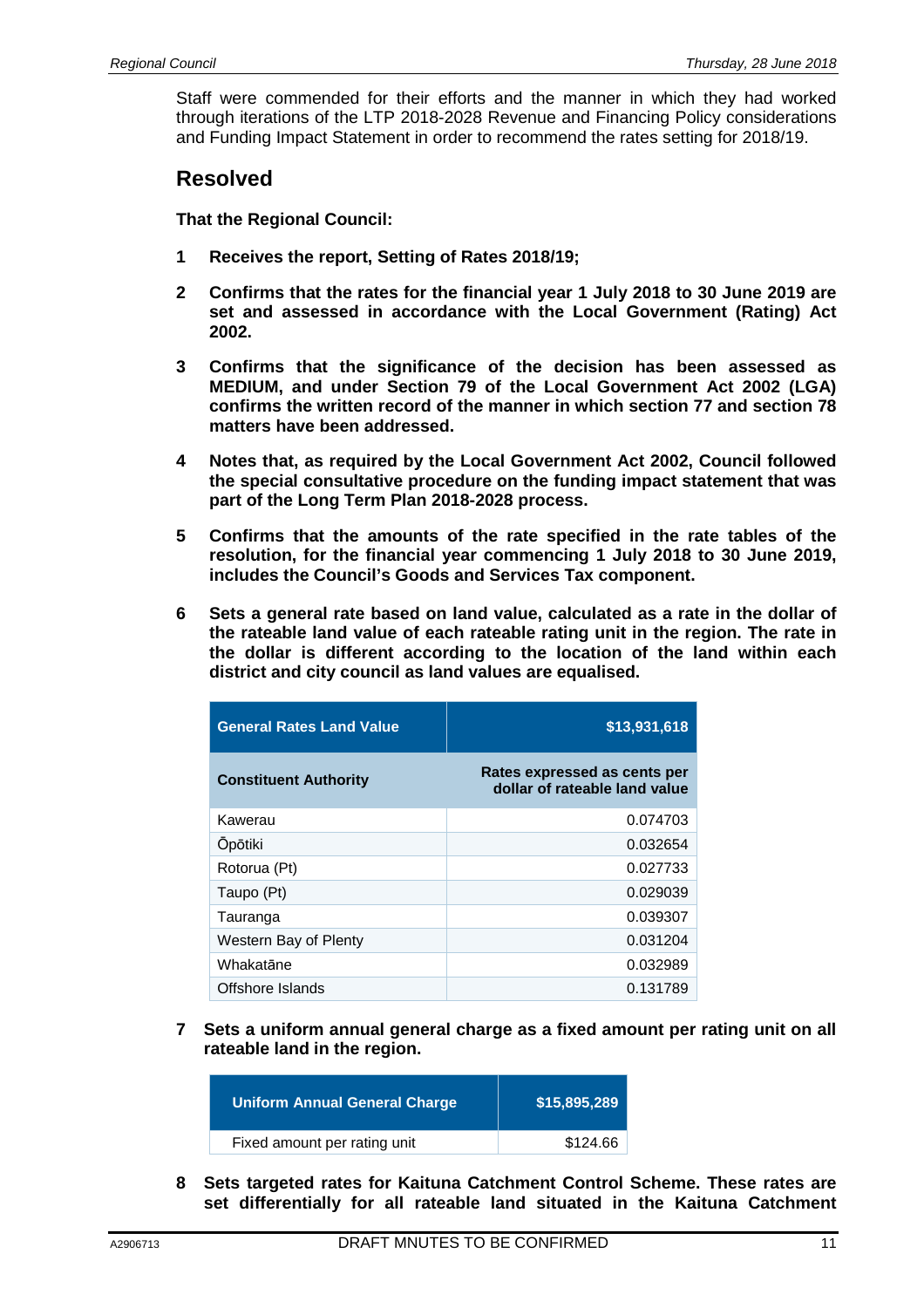**Control Scheme within the Tauranga, Western Bay of Plenty and Rotorua constituent districts.** 

 **The two targeted rates are set as follows;** 

**(i) Where the land is situated and calculated using the area of land within the rating unit,** 

**(ii) Where the land is situated and calculated using the extent of provision of service to the rating unit.** 

| Kaituna Catchment Control Scheme targeted rates |  |
|-------------------------------------------------|--|
|-------------------------------------------------|--|

| <b>Category</b>  | <b>Rate per</b><br>hectare<br>\$ | <b>Site</b><br>component<br>\$ | <b>Revenue</b><br>sought<br>\$ |
|------------------|----------------------------------|--------------------------------|--------------------------------|
| A <sub>1</sub> P | 216.44                           | 216.44                         | 430,768                        |
| A <sub>2</sub> P | 173.15                           | 194.80                         | 26,071                         |
| A3P              | 129.86                           | 173.15                         | 22,035                         |
| A4P              | 86.58                            | 151.51                         | 23,979                         |
| A <sub>1</sub>   | 173.15                           | 162.33                         | 107,976                        |
| A2               | 140.69                           | 140.69                         | 50,369                         |
| A <sub>3</sub>   | 108.22                           | 140.69                         | 50,714                         |
| A4               | 75.75                            | 140.69                         | 29,277                         |
| A <sub>5</sub>   | 64.93                            | 140.69                         | 51,392                         |
| A6               | 54.11                            | 119.04                         | 20,668                         |
| A7               | 38.96                            | 108.22                         | 21,428                         |
| A <sub>8</sub>   | 25.97                            | 0.00                           | 2,871                          |
| A <sub>9</sub>   | 8.66                             | 0.00                           | 746                            |
| A10              | 4.33                             | 0.00                           | 721                            |
| A11              | 2.16                             | 0.00                           | 457                            |
| B <sub>1</sub>   | 25.97                            | 64.93                          | 22,172                         |
| B <sub>2</sub>   | 19.48                            | 54.11                          | 7,035                          |
| B <sub>3</sub>   | 10.82                            | 43.29                          | 20,018                         |
| B <sub>4</sub>   | 6.49                             | 32.47                          | 33,853                         |
| <b>B5</b>        | 4.33                             | 32.47                          | 46,885                         |
| C <sub>1</sub>   | 6.49                             | 32.47                          | 6,522                          |
| C <sub>2</sub>   | 3.79                             | 32.47                          | 107,822                        |
| C <sub>3</sub>   | 2.60                             | 32.47                          | 30,089                         |
| C <sub>4</sub>   | 2.16                             | 0.00                           | 4,620                          |
| C6R              | 1.30                             | 0.00                           | 1,372                          |
| C <sub>8</sub>   | 0.87                             | 21.64                          | 6,206                          |
| C <sub>5</sub>   | 2.60                             | 21.64                          | 110,231                        |
| C <sub>6</sub>   | 1.52                             | 17.32                          | 16,925                         |
| C7               | 0.87                             | 64.93                          | 2,299                          |
| C <sub>9</sub>   | 0.65                             | 17.32                          | 4,349                          |
| R <sub>01</sub>  | 43.29                            | 86.58                          | 21,682                         |
| R <sub>02</sub>  | 0.00                             | 64.93                          | 67,891                         |
| R <sub>03</sub>  | 32.47                            | 27.05                          | 652,191                        |
| TP <sub>1</sub>  | 21.64                            | 32.47                          | 94,849                         |
| <b>Total</b>     |                                  |                                | 2,096,483                      |

**9 Sets a targeted rate for the Rangitaiki-Tarawera Rivers Scheme. The rate is set differentially for all rateable land situated in the Rangitaiki-Tarawera Rivers Scheme catchment within the Whakatane, Kawerau, Rotorua and Taupo constituent districts.** 

**The targeted rate is set as follows;**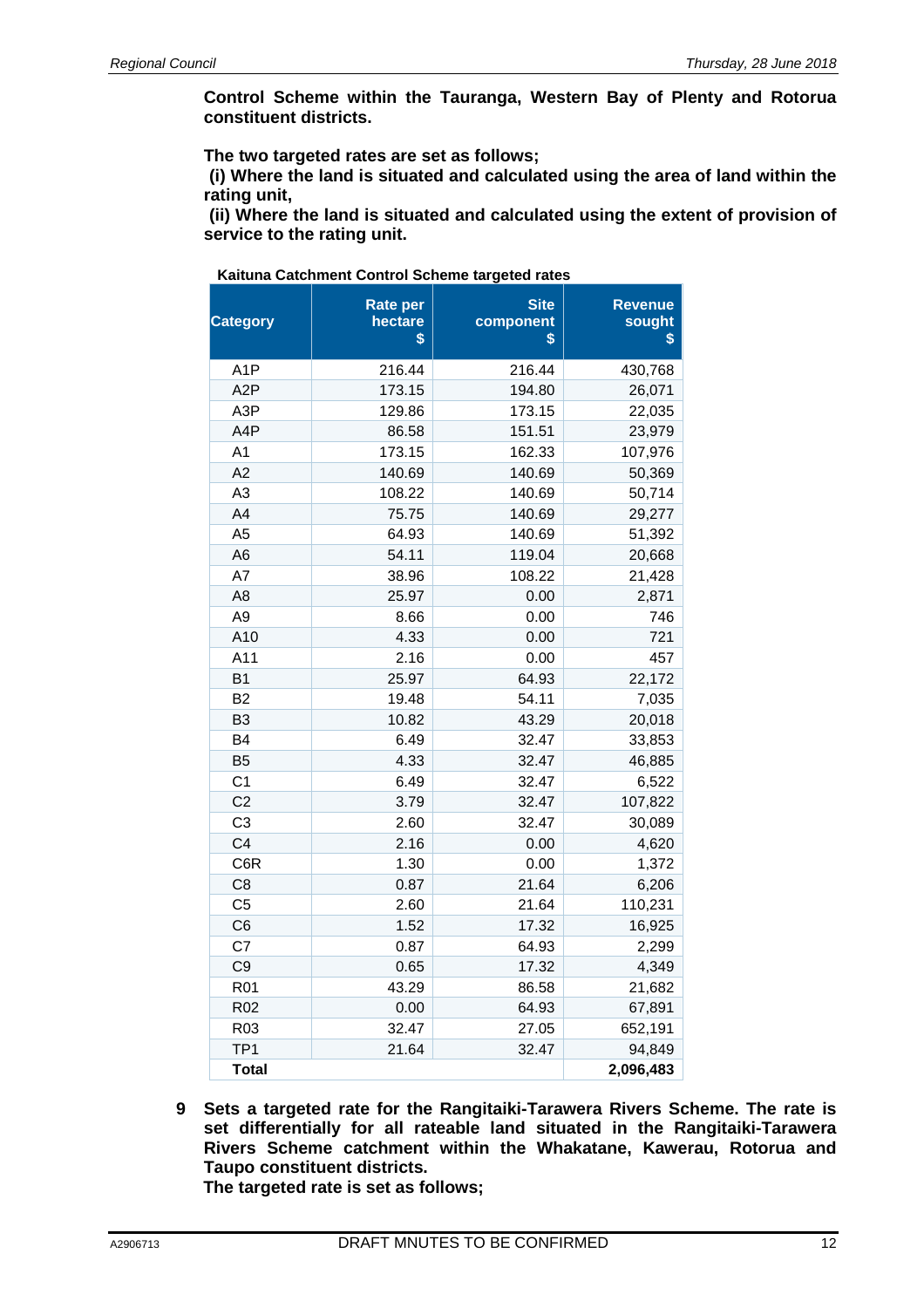**(i) Where the land is situated and calculated using the area of land within the rating unit.** 

| <b>Category</b> | Rate per hectare<br>\$ | <b>Revenue sought</b><br>\$ |
|-----------------|------------------------|-----------------------------|
| A <sub>1</sub>  | 138.36                 | 1,113,613                   |
| A <sub>2</sub>  | 98.01                  | 153,773                     |
| A <sub>3</sub>  | 74.95                  | 137,041                     |
| A4              | 57.65                  | 64,615                      |
| A <sub>5</sub>  | 49.00                  | 337,960                     |
| A <sub>6</sub>  | 17.30                  | 2,797                       |
| B <sub>1</sub>  | 86.48                  | 183,376                     |
| <b>B2</b>       | 69.18                  | 33,577                      |
| B <sub>3</sub>  | 51.89                  | 36,820                      |
| <b>B4</b>       | 40.36                  | 346,329                     |
| B <sub>5</sub>  | 28.83                  | 46,204                      |
| B <sub>6</sub>  | 10.38                  | 384                         |
| B7              | 8.07                   | 1,450                       |
| C <sub>1</sub>  | 7.49                   | 60,008                      |
| C <sub>2</sub>  | 5.19                   | 268,330                     |
| C <sub>3</sub>  | 1.73                   | 163,994                     |
| C <sub>4</sub>  | 1.15                   | 72,300                      |
| C <sub>5</sub>  | 0.86                   | 18,771                      |
| U <sub>1</sub>  | 4,410.23               | 176,432                     |
| U <sub>2</sub>  | 4,150.81               | 235,393                     |
| U <sub>3</sub>  | 749.45                 | 18,803                      |
| U <sub>4</sub>  | 490.03                 | 381,571                     |
| U <sub>5</sub>  | 345.90                 | 35,229                      |
| <b>Total</b>    |                        | 3,888,770                   |

#### **Rangitaiki-Tarawera Rivers Scheme targeted rate**

**10 Sets targeted rates for Whakatane-Tauranga Rivers Scheme. These rates are set differentially for all rateable land situated in the Whakatane-Tauranga Rivers Scheme catchment within the Whakatane constituent district.** 

**The two targeted rates are set as follows;** 

- **(i) Where the land is situated and calculated using the area of land within the rating unit,**
- **(ii) Where the land is situated and calculated using the extent of provision of service to the rating unit.**

**Whakatane-Tauranga Rivers Scheme targeted rates** 

| <b>Category</b> | <b>Rate per</b><br>hectare<br>S | <b>Site</b><br>component \$ | <b>Revenue</b><br>sought<br>S |
|-----------------|---------------------------------|-----------------------------|-------------------------------|
| A1              | 156.51                          | 156.51                      | 115,660                       |
| A2              | 132.43                          | 132.43                      | 52,600                        |
| A <sub>3</sub>  | 108.35                          | 114.37                      | 172,890                       |
| A <sub>4</sub>  | 90.29                           | 102.33                      | 274,617                       |
| A <sub>5</sub>  | 66.22                           | 0.00                        | 15,990                        |
| A <sub>6</sub>  | 48.16                           | 84.28                       | 20,928                        |
| A7              | 36.12                           | 72.24                       | 26,946                        |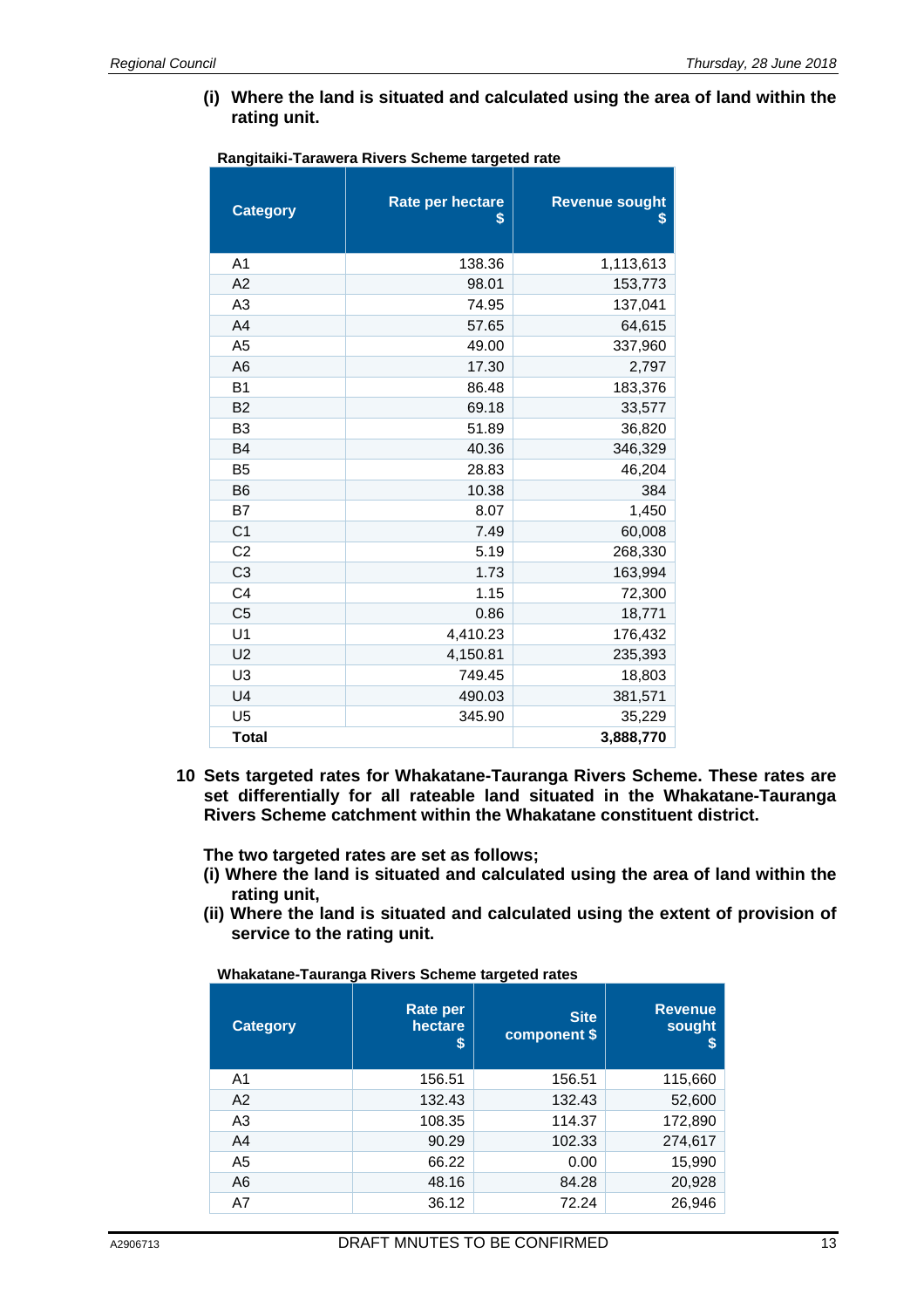| Total          |        |        | 1,993,591 |
|----------------|--------|--------|-----------|
| U <sub>5</sub> | 12.04  | 0.00   | 8         |
| U4             | 132.43 | 72.24  | 94,898    |
| U3             | 210.69 | 84.28  | 195,986   |
| U <sub>2</sub> | 397.30 | 126.41 | 124,720   |
| U1             | 541.77 | 162.53 | 433,977   |
| C <sub>5</sub> | 1.20   | 6.02   | 28,732    |
| C4             | 2.41   | 6.02   | 5,654     |
| C <sub>3</sub> | 3.61   | 24.08  | 34,116    |
| C <sub>2</sub> | 4.82   | 24.08  | 47,753    |
| C <sub>1</sub> | 7.22   | 60.20  | 31,467    |
| <b>B5</b>      | 2.41   | 0.00   | 1,089     |
| B4             | 18.06  | 30.10  | 7,959     |
| B <sub>3</sub> | 24.08  | 36.12  | 43,596    |
| <b>B2</b>      | 30.10  | 54.18  | 84,655    |
| <b>B1</b>      | 54.18  | 0.00   | 119,462   |
| A <sub>9</sub> | 12.04  | 0.00   | 1,555     |
| A <sub>8</sub> | 24.08  | 66.22  | 58,333    |
|                |        |        |           |

**11 Sets targeted rates for the Waioeka-Otara Rivers Scheme. The rates are set differentially for all rateable land situated in the Waioeka-Otara Rivers Scheme catchment within the Opotiki constituent district.** 

 **The two targeted rates are set as follows;** 

- **(i) Where the land is situated and calculated using the area of land within the rating unit,**
- **(ii) Where the land is situated and calculated using the extent of provision of service to the rating unit.**

| <b>Category</b>   | Rate per<br>hectare<br>\$ | <b>Site</b><br>component<br>S | <b>Revenue</b><br>sought<br>\$ |
|-------------------|---------------------------|-------------------------------|--------------------------------|
| A <sub>1</sub> A  | 316.15                    | 364.78                        | 22,012                         |
| A2                | 170.23                    | 267.51                        | 23,188                         |
| A <sub>2</sub> A  | 243.19                    | 303.99                        | 10,988                         |
| A3                | 145.91                    | 218.87                        | 110,103                        |
| A <sub>3</sub> A  | 194.55                    | 267.51                        | 5,586                          |
| A4                | 121.59                    | 170.23                        | 65,596                         |
| A4A               | 158.07                    | 218.87                        | 4,517                          |
| A5                | 109.44                    | 170.23                        | 50,342                         |
| A6                | 85.12                     | 170.23                        | 774                            |
| A7                | 72.96                     | 170.23                        | 8,791                          |
| A8                | 60.80                     | 170.23                        | 79,205                         |
| <b>B1</b>         | 48.64                     | 0.00                          | 13,117                         |
| <b>B2</b>         | 7.30                      | 0.00                          | 124                            |
| C <sub>1</sub>    | 12.16                     | 145.91                        | 35,842                         |
| C <sub>2</sub>    | 7.30                      | 145.91                        | 12,390                         |
| C <sub>3</sub>    | 4.86                      | 121.59                        | 11,968                         |
| C <sub>4</sub>    | 3.65                      | 48.64                         | 17,321                         |
| C <sub>5</sub>    | 2.43                      | 48.64                         | 2,699                          |
| C <sub>6</sub>    | 0.97                      | 48.64                         | 8,721                          |
| R                 | 2.43                      | 0.00                          | 231                            |
| U <sub>1</sub> AC | 1,459.14                  | 1,070.04                      | 39,089                         |

**Waioeka-Otara Rivers Scheme targeted rates**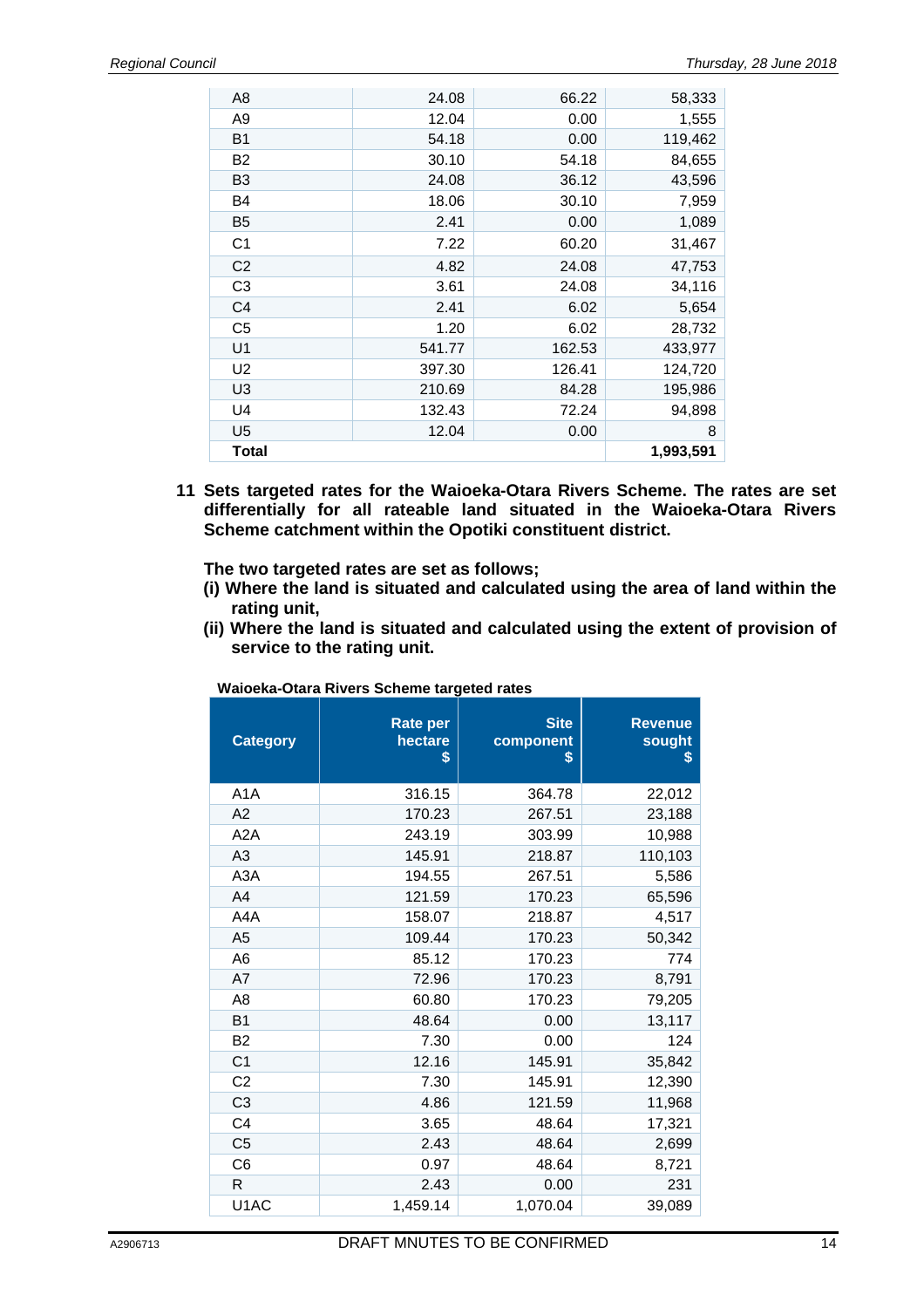| U <sub>1</sub> AR | 729.57   | 535.02 | 60.954    |
|-------------------|----------|--------|-----------|
| U <sub>1</sub> C  | 1,167.31 | 875.48 | 131,362   |
| U <sub>1</sub> R  | 583.66   | 437.74 | 367,939   |
| U <sub>2</sub> AC | 1,070.04 | 778.21 | 13,506    |
| U <sub>2</sub> AR | 535.02   | 389.10 | 44.631    |
| U2C               | 778.21   | 680.93 | 8,812     |
| U <sub>2</sub> R  | 389.10   | 340.47 | 104,944   |
| U3R               | 97.28    | 194.55 | 80,889    |
| Total             |          |        | 1,335,641 |

**12 Sets a targeted rate for the Rangitaiki Drainage Rating Area. The rate is set differentially for all rateable land situated in the defined Rangitaiki Drainage Rating Area situated on the Rangitaiki Plains within the Whakatane constituent district.** 

 **The targeted rate is set as follows;** 

 **(i) Where the land is situated and calculated using the area of land within the rating unit.** 

| <b>Category</b> | <b>Rate per</b><br>hectare<br>\$ | <b>Revenue</b><br>sought<br>S |
|-----------------|----------------------------------|-------------------------------|
| A               | 60.01                            | 464,189                       |
| B               | 54.01                            | 59,993                        |
| C               | 50.41                            | 72,727                        |
| D               | 43.81                            | 267,454                       |
| E               | 36.01                            | 95,648                        |
| F               | 27.00                            | 66,357                        |
| G               | 20.40                            | 76,123                        |
| н               | 15.00                            | 1,673                         |
| I               | 7.20                             | 5,257                         |
| U1              | 120.02                           | 42,717                        |
| U <sub>2</sub>  | 60.01                            | 3,773                         |
| <b>Total</b>    |                                  | 1,155,911                     |
|                 |                                  |                               |

**Rangitaiki Drainage targeted rate** 

**13 Sets a targeted rate for Passenger Transport. The rate is set differentially as an amount per rating unit on all rateable properties within the defined boundaries of Tauranga City, Urban Rotorua, Western Bay District and Whakatane District.** 

 **The passenger transport targeted rate is set as follows; (i) Where the rateable unit is situated.** 

**Passenger Transport targeted rate** 

| <b>Category</b>             | Rate per rating unit | <b>Revenue sought</b> |
|-----------------------------|----------------------|-----------------------|
| Tauranga City               | 137.13               | 7,711,940             |
| Rotorua Urban               | 63.93                | 1,405,531             |
| <b>Western Bay District</b> | 14.39                | 312,773               |
| <b>Whakatane District</b>   | 15.93                | 235,820               |
| Total                       |                      | 9,666,064             |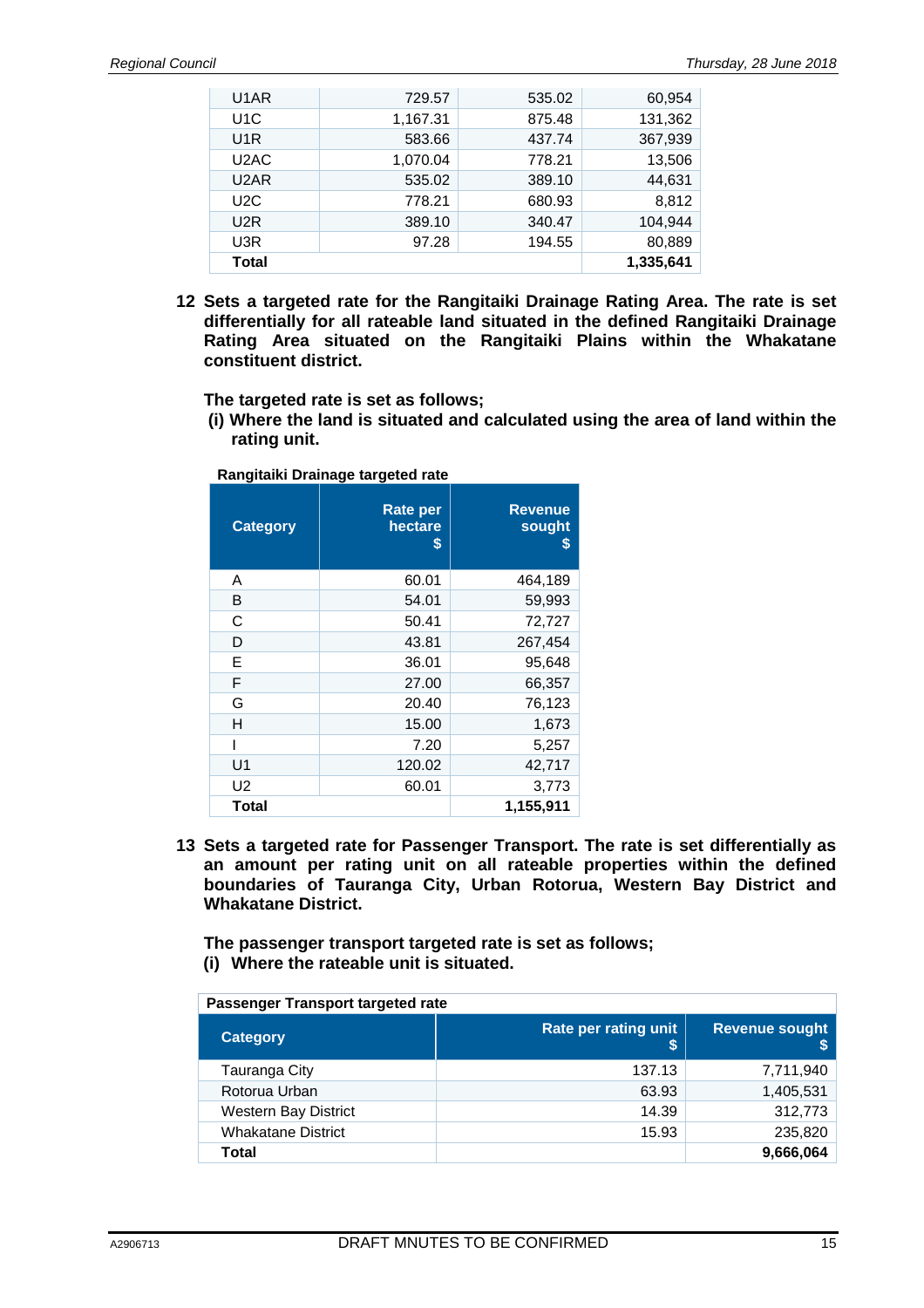**14 Sets a targeted rate for the Rotorua Lakes Programme. The rate is set differentially as an amount per rating unit on all rateable properties within the Rotorua constituent district.** 

 **The Rotorua Lakes programme targeted rate is set as follows; (i) Area of land within the rating unit.** 

| Rotorua Lakes Programme targeted rate |                      |                       |  |
|---------------------------------------|----------------------|-----------------------|--|
| <b>Category - All Properties</b>      | Rate per rating unit | <b>Revenue sought</b> |  |
| 0 - 1.9999ha                          | 112.13               | 2,847,509             |  |
| 2 - 9.9999ha                          | 234.90               | 167,246               |  |
| 10ha and over                         | 750.24               | 589,687               |  |
| Total                                 |                      | 3,604,442             |  |
|                                       |                      |                       |  |

**15 Sets a targeted rate for Rotorua Air Action Plan Implementation. The rate is set differentially as a fixed amount per rating unit on all rateable properties within the defined boundary of Urban Rotorua.** 

**The Council sets the Rotorua Air Action Plan Implementation targeted rate as follows;** 

**(i) Where the rateable unit is situated.** 

| Rotorua Air Action Plan Implementation targeted rate |                       |  |
|------------------------------------------------------|-----------------------|--|
|                                                      |                       |  |
|                                                      | <b>Revenue sought</b> |  |
| 27.72                                                | 609.390               |  |
|                                                      | Rate per rating unit  |  |

**16 Sets a targeted rate for Civil Defence Emergency Management. The rate is set differentially as an amount per rating unit on all rateable properties within the Kawerau, Opotiki, Rotorua, Tauranga, Western Bay of Plenty and Whakatane constituent districts.** 

 **The Civil Defence Emergency Management targeted rate is set as follows; (i) Where the rateable unit is situated.** 

| Civil Defence Emergency Management targeted rate |                           |                            |  |
|--------------------------------------------------|---------------------------|----------------------------|--|
| <b>Category - All Properties</b>                 | Rate per rating unit<br>S | <b>Revenue sought</b><br>S |  |
| Kawerau                                          | 22.18                     | 63,640                     |  |
| Opotiki                                          | 21.44                     | 105,258                    |  |
| Rotorua                                          | 21.31                     | 572,084                    |  |
| Tauranga                                         | 20.42                     | 1,148,198                  |  |
| Western Bay of Plenty                            | 20.05                     | 435,815                    |  |
| Whakatane                                        | 22.46                     | 332,505                    |  |
| Total                                            |                           | 2,657,500                  |  |

**17 Sets a targeted rate for Rotorua Air Clean Heat Conversion. The rate is set differentially as an amount per rating unit within the defined boundary of Rotorua Airshed Area with liability to Council.** 

 **The Council sets the Rotorua Air Clean Heat Conversion targeted rate as follows;**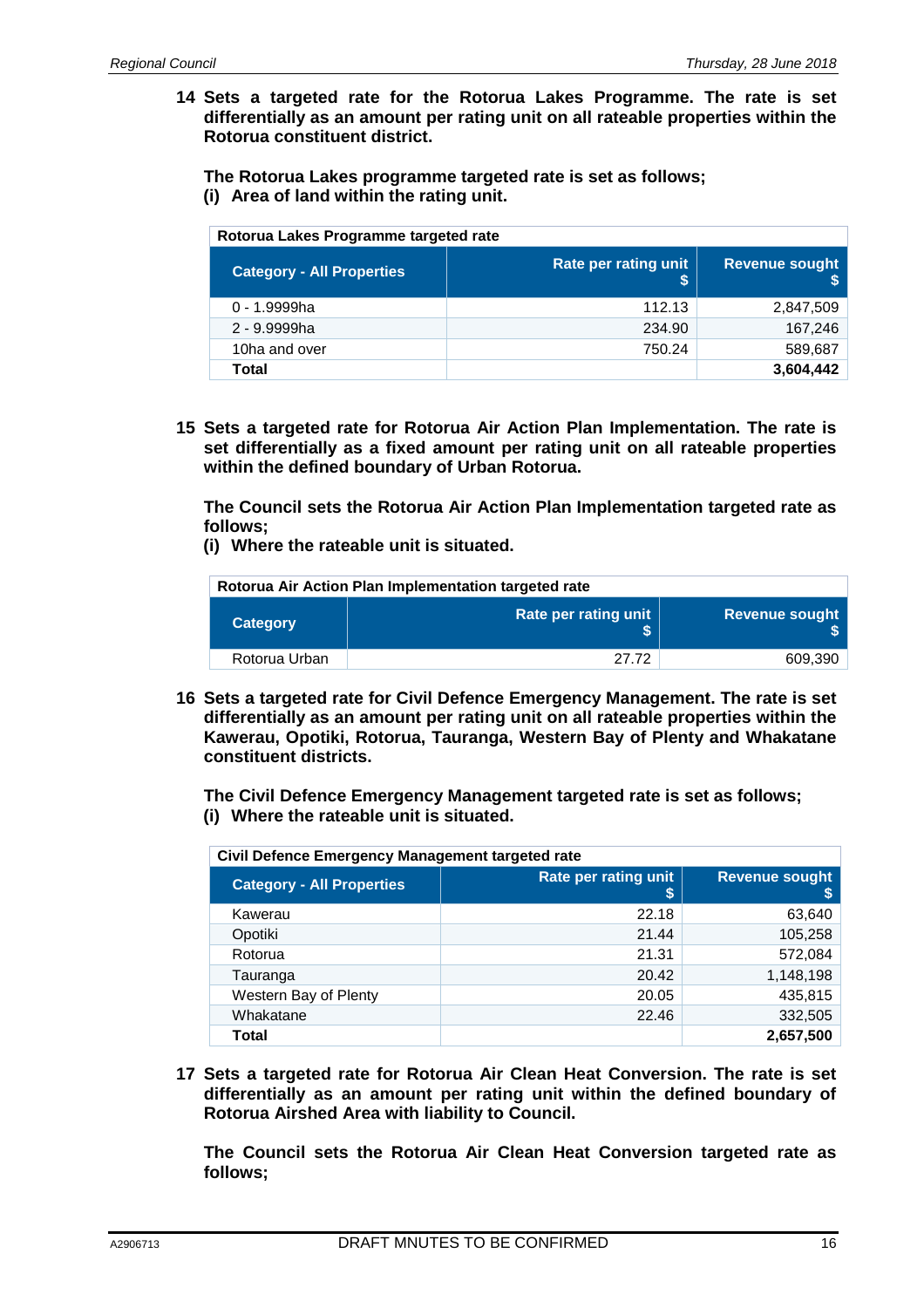**(i) Where the rateable unit is situated, and calculated based on the extent of loans provided by Council under the Clean Heat Conversion scheme.** 

| Rotorua Air Clean Heat Conversion targeted rate |                   |                             |
|-------------------------------------------------|-------------------|-----------------------------|
| <b>Category</b>                                 | <b>Rate</b><br>\$ | <b>Revenue sought</b><br>\$ |
| CH001                                           | 680.00            | 40,800                      |
| CH002                                           | 660.00            | 13,200                      |
| CH003                                           | 640.00            | 16,640                      |
| CH004                                           | 620.00            | 16,740                      |
| <b>CH005</b>                                    | 600.00            | 10,200                      |
| CH006                                           | 580.00            | 5,800                       |
| <b>CH007</b>                                    | 560.00            | 8,400                       |
| <b>CH008</b>                                    | 540.00            | 4,860                       |
| CH009                                           | 520.00            | 2,080                       |
| CH010                                           | 500.00            | 2,000                       |
| CH011                                           | 480.00            | 1,920                       |
| CH <sub>1</sub>                                 | 460.00            | 148,580                     |
| CH <sub>2</sub>                                 | 455.00            | 24,115                      |
| CH <sub>3</sub>                                 | 450.00            | 19,350                      |
| CH <sub>4</sub>                                 | 445.00            | 12,460                      |
| CH <sub>5</sub>                                 | 440.00            | 23,320                      |
| CH <sub>6</sub>                                 | 435.00            | 14,355                      |
| CH <sub>7</sub>                                 | 430.00            | 22,790                      |
| CH <sub>8</sub>                                 | 425.00            | 13,600                      |
| CH <sub>9</sub>                                 | 420.00            | 9,240                       |
| <b>CH10</b>                                     | 415.00            | 14,940                      |
| <b>CH11</b>                                     | 410.00            | 9,840                       |
| <b>CH12</b>                                     | 405.00            | 8,505                       |
| <b>CH13</b>                                     | 400.00            | 8,000                       |
| <b>CH14</b>                                     | 395.00            | 17,380                      |
| <b>CH15</b>                                     | 390.00            | 13,650                      |
| <b>CH16</b>                                     | 385.00            | 16,170                      |
| <b>CH17</b>                                     | 380.00            | 4,940                       |
| <b>CH18</b>                                     | 375.00            | 9,750                       |
| <b>CH19</b>                                     | 370.00            | 10,730                      |
| <b>CH20</b>                                     | 365.00            | 6,205                       |
| <b>CH21</b>                                     | 360.00            | 6,480                       |
| <b>CH22</b>                                     | 355.00            | 2,130                       |
| <b>CH23</b>                                     | 350.00            | 4,900                       |
| <b>CH24</b>                                     | 345.00            | 9,660                       |
| <b>CH25</b>                                     | 340.00            | 4,080                       |
| <b>CH26</b>                                     | 335.00            | 4,355                       |
| <b>CH27</b>                                     | 330.00            | 9,240                       |
| <b>CH28</b>                                     | 325.00            | 13,000                      |
| <b>CH29</b>                                     | 320.00            | 4,800                       |
| <b>CH30</b>                                     | 315.00            | 4,410                       |
| <b>CH31</b>                                     | 310.00            | 3,100                       |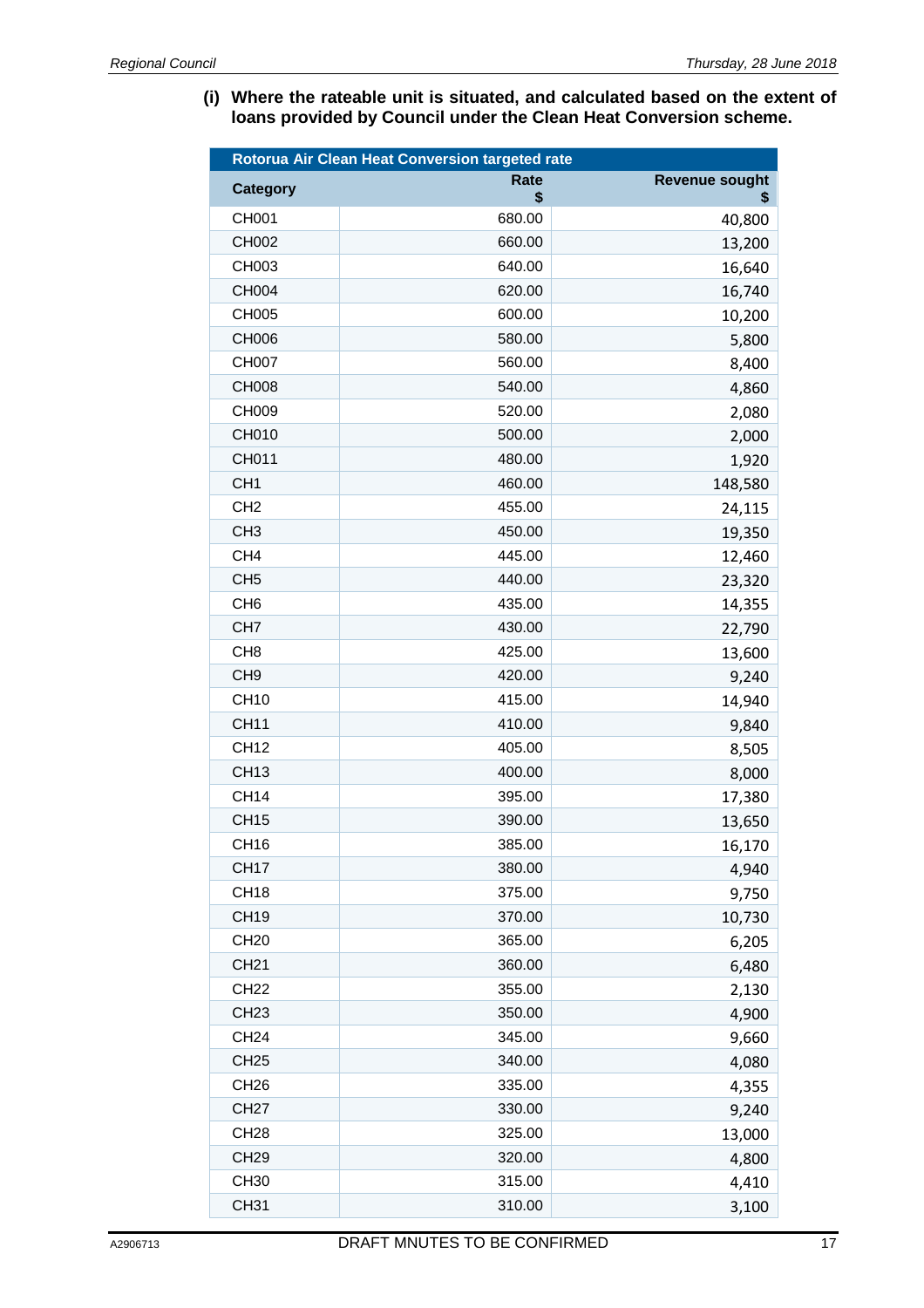| CH32             | 305.00 | 1,830   |
|------------------|--------|---------|
| <b>CH33</b>      | 300.00 | 6,000   |
| <b>CH34</b>      | 295.00 | 4,425   |
| <b>CH35</b>      | 290.00 | 4,350   |
| CH <sub>36</sub> | 285.00 | 1,995   |
| <b>CH37</b>      | 280.00 | 4,200   |
| CH <sub>38</sub> | 275.00 | 2,200   |
| <b>CH39</b>      | 270.00 | 5,670   |
| <b>CH40</b>      | 265.00 | 795     |
| <b>CH41</b>      | 260.00 | 780     |
| <b>CH42</b>      | 255.00 | 1,530   |
| CH43             | 250.00 | 1,500   |
| <b>CH44</b>      | 245.00 | 980     |
| <b>CH45</b>      | 240.00 | 1,440   |
| CH <sub>46</sub> | 235.00 | 940     |
| <b>CH47</b>      | 230.00 | 1,380   |
| CH <sub>48</sub> | 225.00 | 2,700   |
| <b>Total</b>     |        | 639,430 |

**18 Sets targeted rates for the minor rivers and drainage scheme. The rates are set differentially for all rateable land situated in the defined communal pumped drainage and defined minor river and drainage schemes areas.** 

#### **The Council sets one targeted rate for each scheme as follows;**

 **(i) Where the land is situated and calculated using the area of land within the rating unit.** 

| <b>Category</b> | <b>Rate per</b><br>hectare<br>S | <b>Revenue</b><br>sought<br>S |
|-----------------|---------------------------------|-------------------------------|
| А               | 147.87                          | 16,060                        |
| В               | 118.30                          | 19,236                        |
| C               | 88.72                           | 16,963                        |
| D               | 49.29                           | 2,506                         |
| Е               | 29.57                           | 2,245                         |
| F               | 14.79                           | 2,791                         |
| Total           |                                 | 59,801                        |

**Waiotahi River District targeted rate** 

#### **Huntress Creek Drainage District targeted rate**

| <b>Category</b> | <b>Rate per</b><br>hectare<br>S | <b>Revenue</b><br>sought |
|-----------------|---------------------------------|--------------------------|
| A               | 57.10                           | 12,028                   |
| в               | 43.78                           | 3,473                    |
| C               | 28.55                           | 2,072                    |
| D               | 19.03                           | 1,014                    |
| Е               | 13.32                           | 436                      |
| F               | 5.71                            | 1,905                    |
| <b>Total</b>    |                                 | 20,928                   |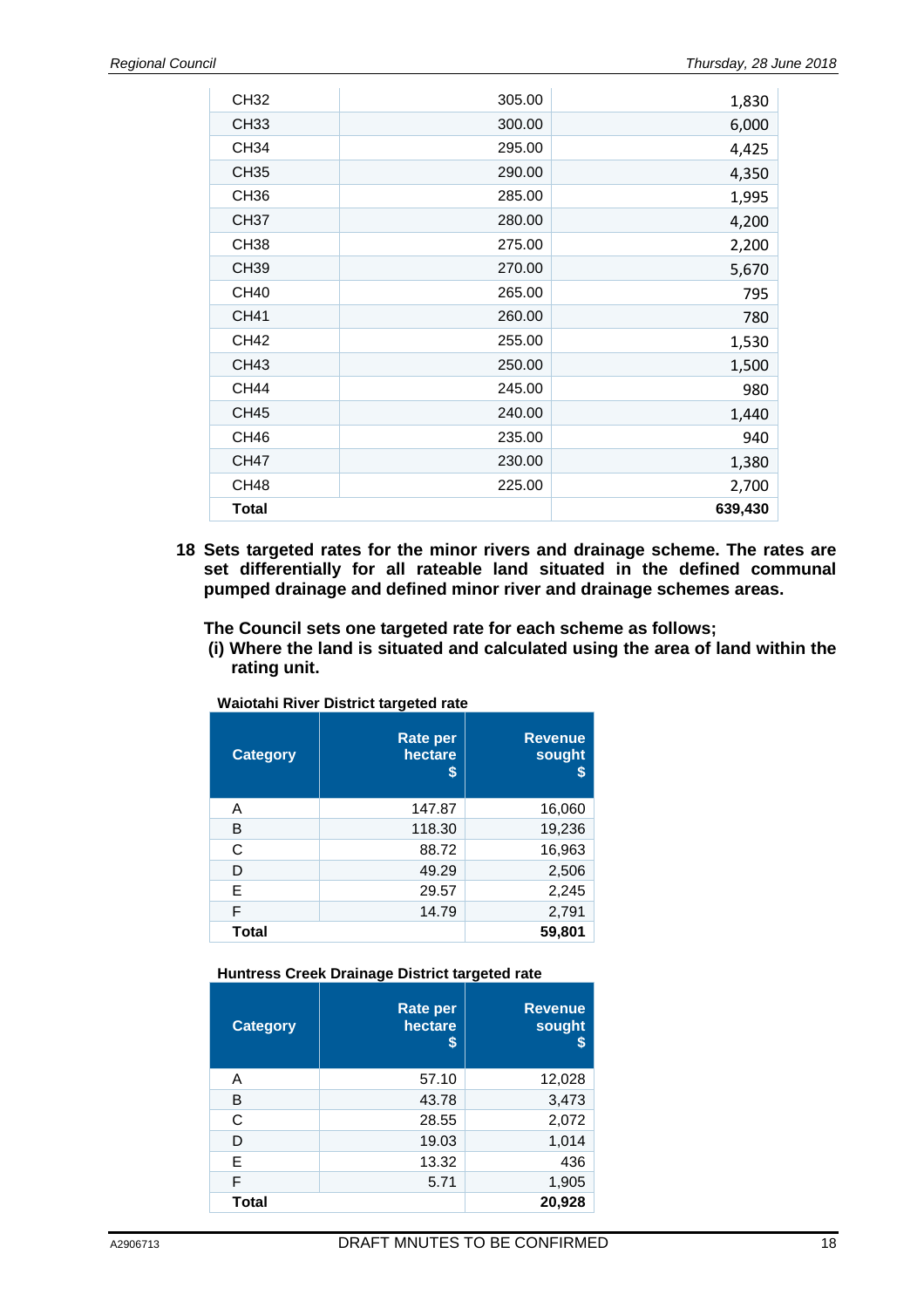#### **Waiotahi Drainage District targeted rate**

| <b>Category</b> | <b>Rate per</b><br>hectare<br>S | <b>Revenue</b><br>sought<br>\$ |
|-----------------|---------------------------------|--------------------------------|
| A               | 40.59                           | 3,466                          |
| B               | 33.82                           | 7,029                          |
| C               | 27.06                           | 1,708                          |
| D               | 20.29                           | 912                            |
| Е               | 13.53                           | 58                             |
| F               | 6.76                            | 1,547                          |
| Total           |                                 | 14,720                         |

#### **Omeheu West Communal Pumped Drainage Scheme targeted rate**

| <b>Category</b> | <b>Rate per</b><br>hectare | <b>Revenue</b><br>sought<br>\$ |
|-----------------|----------------------------|--------------------------------|
| Α               | 483.01                     | 16,883                         |
| в               | 429.34                     | 7,296                          |
| C               | 107.34                     | 4,570                          |
| <b>Total</b>    |                            | 28,749                         |

#### **Awaiti West Pumped Drainage Scheme targeted rate**

| <b>Category</b> | <b>Rate per</b><br>hectare<br>S | <b>Revenue</b><br>sought<br>\$ |
|-----------------|---------------------------------|--------------------------------|
| Α               | 29.53                           | 372                            |
| в               | 13.59                           | 2,000                          |
| C               | 5.91                            | 1,166                          |
| D               | 2.95                            | 143                            |
| <b>Total</b>    |                                 | 3,681                          |

#### **Withy Communal Pumped Drainage Scheme targeted rate**

| <b>Category</b> | <b>Rate per</b><br>hectare<br>S | <b>Revenue</b><br>sought<br>\$ |
|-----------------|---------------------------------|--------------------------------|
| Α               | 543.48                          | 35,848                         |
| B               | 326.09                          | 15,176                         |
| Ć               | 108.70                          | 4,751                          |
| Total           |                                 | 55,775                         |

#### **Omeheu Adjunct Communal Pumped Drainage Scheme targeted rate**

| <b>Rate per</b><br>hectare | <b>Revenue</b><br>sought |
|----------------------------|--------------------------|
| 34.44                      | 354                      |
| 25.83                      | 2,070                    |
|                            |                          |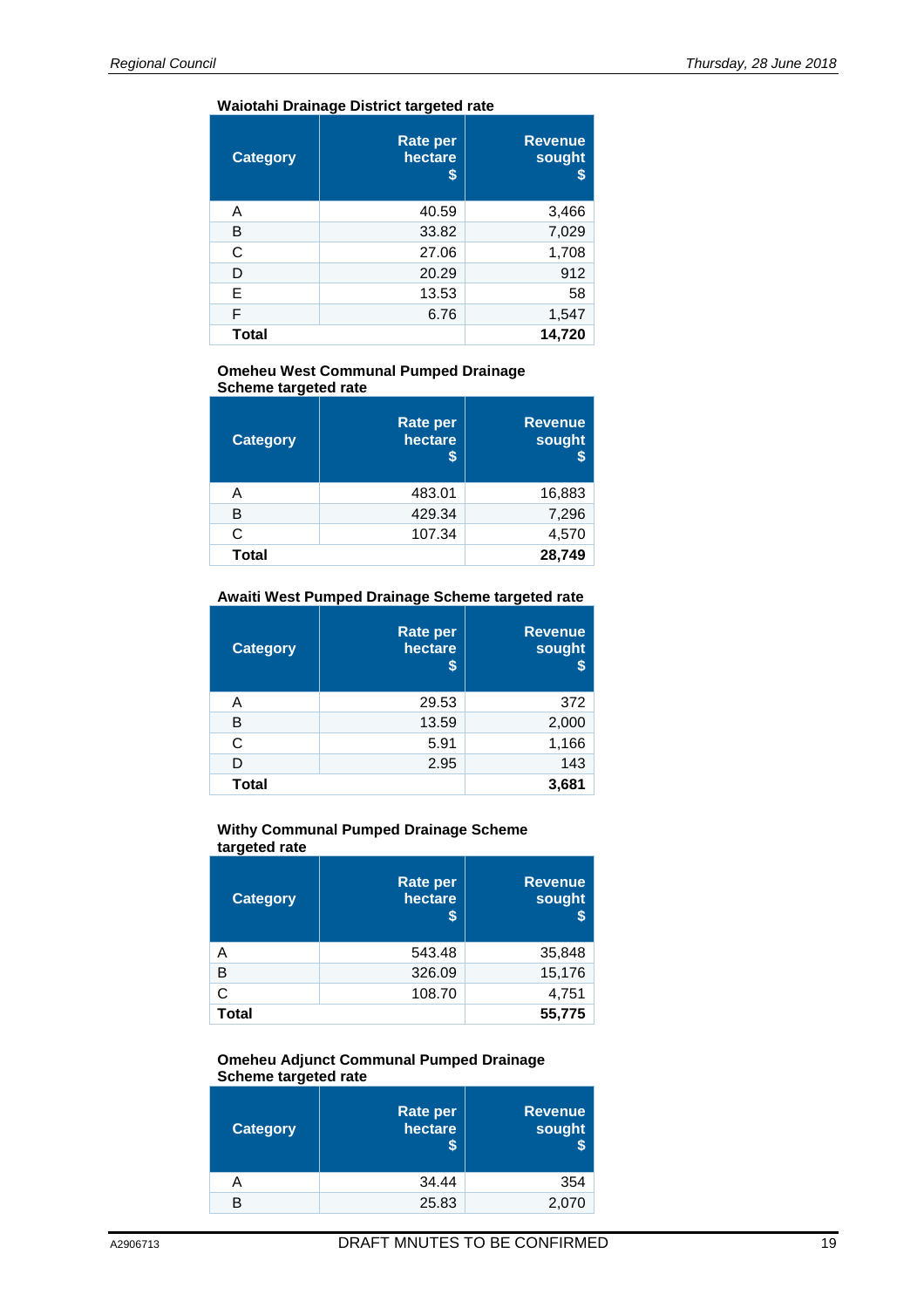| С            | 18.94 | 1,055 |
|--------------|-------|-------|
| D            | 10.33 | 902   |
| Е            | 5.17  | 280   |
| F            | 1.72  | 40    |
| <b>URBAN</b> | 91.25 | 3,924 |
| <b>Total</b> |       | 8,625 |

#### **Lawrence Communal Pumped Drainage Scheme targeted rate**

| <b>Category</b> | <b>Rate per</b><br>hectare<br>\$ | <b>Revenue</b><br>sought |
|-----------------|----------------------------------|--------------------------|
| A               | 1,090.03                         | 30,739                   |
| в               | 872.03                           | 4,011                    |
| C               | 545.02                           | 3,860                    |
| D               | 272.51                           | 3,940                    |
| Total           |                                  | 42,550                   |

**19 Sets targeted rates uniformly for all rateable land situated in the defined drainage and defined minor river and drainage schemes areas.** 

**The rates are set as follows;** 

**(i) Where the land is situated and calculated using the land area of each scheme.** 

| <b>Category</b>        | <b>Rate per</b><br>hectare<br>S | <b>Revenue</b><br>sought<br>S |
|------------------------|---------------------------------|-------------------------------|
| Angle Road             | 42.10                           | 9,660                         |
| Awakeri                | 158.73                          | 45,310                        |
| <b>Baird-Miller</b>    | 98.61                           | 13,570                        |
| Foubister              | 87.67                           | 9,200                         |
| Gordon                 | 602.08                          | 59,225                        |
| Greigs Road            | 47.54                           | 33,925                        |
| Halls                  | 265.96                          | 64,400                        |
| Hyland-Ballie          | 380.70                          | 89,700                        |
| Riverslea Road         | 198.26                          | 6,095                         |
| Kuhanui                | 27.72                           | 2,300                         |
| Longview-Richlands     | 272.81                          | 31,625                        |
| Luxton                 | 331.14                          | 72,450                        |
| Martin                 | 30.11                           | 4,025                         |
| Massey                 | 97.05                           | 41,400                        |
| Mexted-Withy           | 80.61                           | 22,425                        |
| <b>Nicholas</b>        | 168.81                          | 48,875                        |
| Noord-Vierboon         | 137.74                          | 16,100                        |
| Omeheu East            | 30.17                           | 12,650                        |
| Pedersen - Topp        | 7.04                            | 805                           |
| <b>Platts</b>          | 109.25                          | 40,250                        |
| Reynolds               | 205.50                          | 26,450                        |
| Robins Road            | 473.73                          | 88,550                        |
| Robinsons              | 93.96                           | 6,900                         |
| <b>Thompson-Ernest</b> | 164.23                          | 89,125                        |

**Minor Drainage Schemes targeted uniform rates**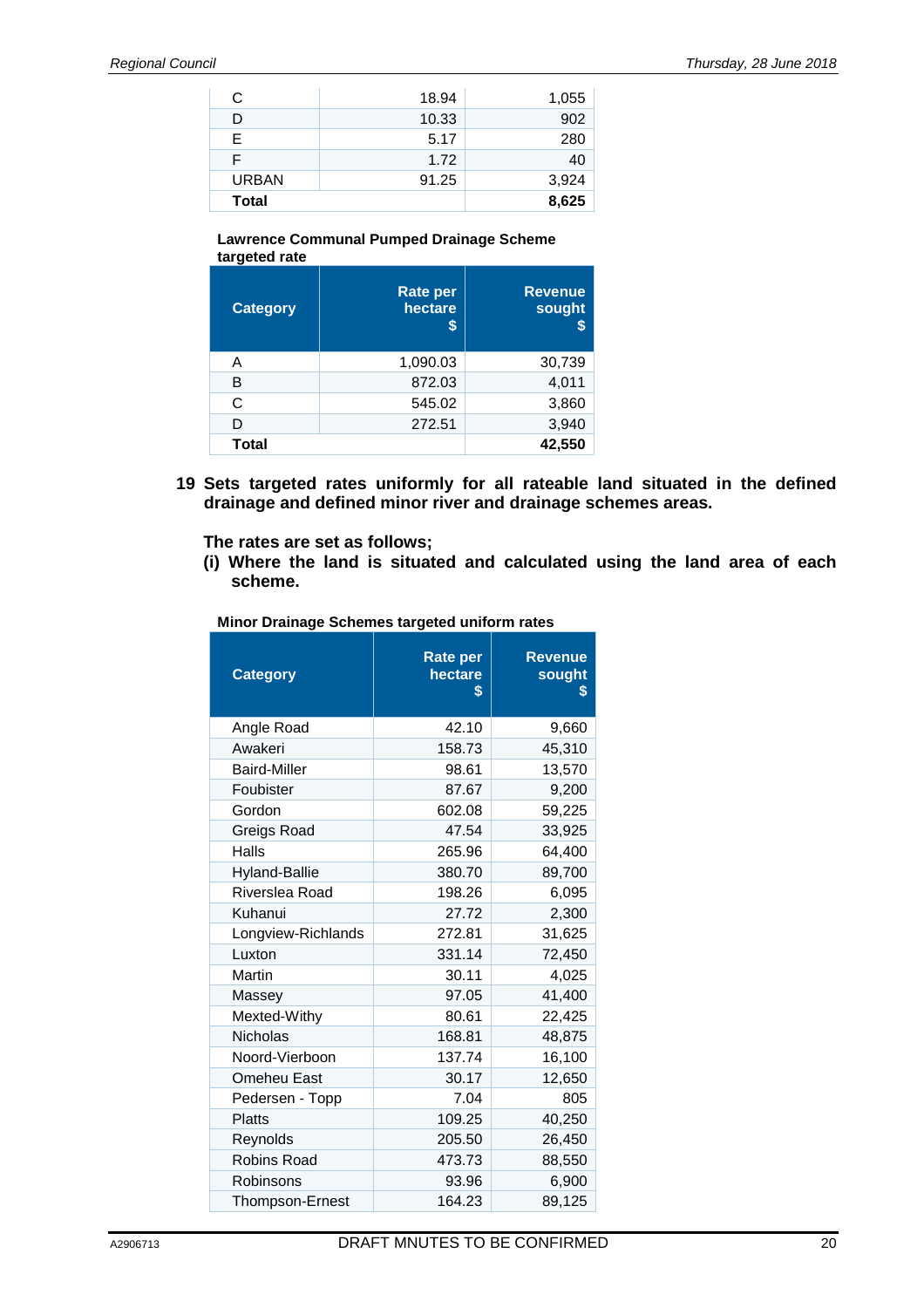| Total       |        | 920,690 |
|-------------|--------|---------|
| Awaiti East | 383.32 | 54.625  |
| Poplar Lane | 81.80  | 4.600   |
| Wylds       | 67.35  | 12,650  |
| Travurzas   | 69.69  | 13,800  |

**20 Sets the following instalment due dates for all rates other than the Minor River and Drainage Scheme rates as set out below. The due dates for each territorial constituent area are for an equal amount of the rates.** 

| <b>Kawerau District</b>                     |                         |  |
|---------------------------------------------|-------------------------|--|
| <b>Instalment One</b>                       | 24 August 2018          |  |
| <b>Instalment Two</b>                       | 23 November 2018        |  |
| <b>Instalment Three</b>                     | 22 February 2019        |  |
| <b>Instalment Four</b>                      | 24 May 2019             |  |
|                                             | <b>Opotiki District</b> |  |
| <b>Instalment One</b>                       | 24 August 2018          |  |
| <b>Instalment Two</b>                       | 23 November 2018        |  |
| <b>Instalment Three</b>                     | 22 February 2019        |  |
| <b>Instalment Four</b>                      | 24 May 2019             |  |
|                                             | <b>Rotorua District</b> |  |
| <b>Instalment One</b>                       | 20 August 2018          |  |
| <b>Instalment Two</b>                       | 20 November 2018        |  |
| <b>Instalment Three</b>                     | 20 February 2019        |  |
| <b>Instalment Four</b>                      | 20 May 2019             |  |
| <b>Taupo</b>                                | <b>District</b>         |  |
| <b>Instalment One</b><br>20 August 2018     |                         |  |
| <b>Instalment Two</b>                       | 20 November 2018        |  |
| <b>Instalment Three</b>                     | 20 February 2019        |  |
| <b>Instalment Four</b>                      | 20 May 2019             |  |
|                                             | <b>Tauranga City</b>    |  |
| <b>Instalment One</b>                       | 31 August 2018          |  |
| <b>Instalment Two</b>                       | 28 February 2019        |  |
| <b>Western Bay of Plenty District</b>       |                         |  |
| <b>Instalment One</b>                       | 21 September 2018       |  |
| <b>Instalment Two</b>                       | 28 February 2019        |  |
| <b>Whakatane District</b>                   |                         |  |
| <b>Instalment One</b>                       | 24 August 2018          |  |
| <b>Instalment Two</b>                       | 23 November 2018        |  |
| <b>Instalment Three</b><br>22 February 2019 |                         |  |
| <b>Instalment Four</b>                      | 24 May 2019             |  |

|  | (i) The respective instalment due dates are as follows; |  |
|--|---------------------------------------------------------|--|
|--|---------------------------------------------------------|--|

- **21. Sets the following penalties regime for all rates other than the Minor River and Drainage Scheme rates;** 
	- **(i) Pursuant to sections 57 and 58(1)(a) of the Local Government (Rating) Act 2002, with respect to rates assessed in the 2018/19 year, a penalty of 10% for all areas other than the Kawerau District and 5% for the Kawerau District will be added to the amount of any instalment that has been**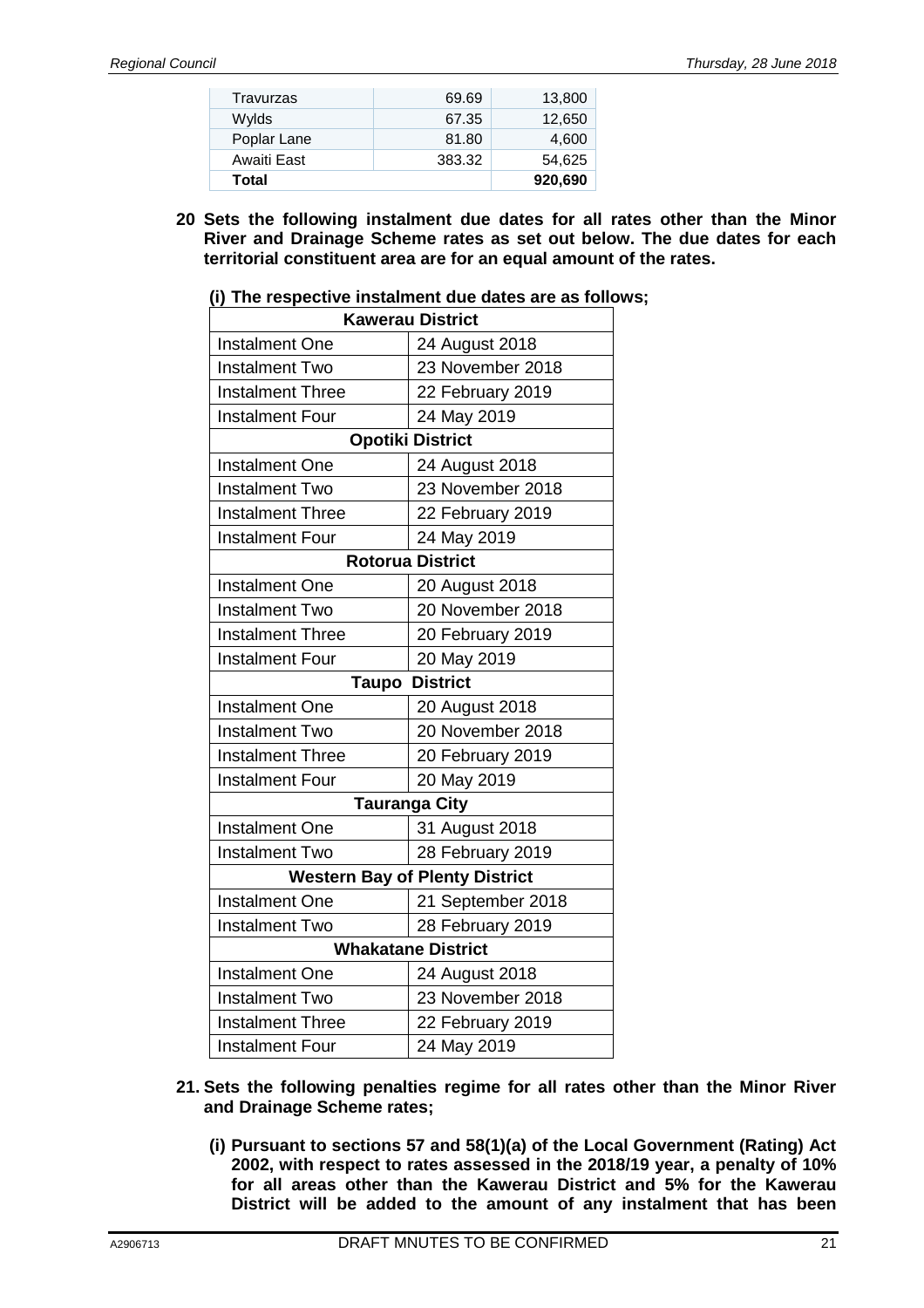#### **assessed after 1 July 2018 and which is unpaid after the relevant due date set out in section 20.**

#### **(ii) The respective instalment penalty dates are as follows;**

| <b>Kawerau District</b>                     |                                       |  |
|---------------------------------------------|---------------------------------------|--|
| <b>Instalment One</b>                       | 27 August 2018                        |  |
| <b>Instalment Two</b>                       | 26 November 2018                      |  |
| <b>Instalment Three</b>                     | 25 February 2019                      |  |
| <b>Instalment Four</b>                      | 27 May 2019                           |  |
|                                             | <b>Opotiki District</b>               |  |
| <b>Instalment One</b>                       | 29 August 2018                        |  |
| <b>Instalment Two</b>                       | 28 November 2018                      |  |
| <b>Instalment Three</b>                     | 27 February 2019                      |  |
| <b>Instalment Four</b>                      | 29 May 2019                           |  |
|                                             | <b>Rotorua District</b>               |  |
| <b>Instalment One</b>                       | 21 August 2018                        |  |
| <b>Instalment Two</b>                       | 21 November 2018                      |  |
| <b>Instalment Three</b>                     | 21 February 2019                      |  |
| <b>Instalment Four</b>                      | 21 May 2019                           |  |
|                                             | <b>Taupo District</b>                 |  |
| <b>Instalment One</b><br>27 August 2018     |                                       |  |
| <b>Instalment Two</b>                       | 27 November 2018                      |  |
| <b>Instalment Three</b>                     | 27 February 2019                      |  |
| <b>Instalment Four</b>                      | 27 May 2019                           |  |
|                                             | <b>Tauranga City</b>                  |  |
| <b>Instalment One</b>                       | 6 September 2018                      |  |
| <b>Instalment Two</b>                       | 7 March 2019                          |  |
|                                             | <b>Western Bay of Plenty District</b> |  |
| <b>Instalment One</b>                       | 26 October 2018                       |  |
| <b>Instalment Two</b>                       | 22 March 2019                         |  |
| <b>Whakatane District</b>                   |                                       |  |
| <b>Instalment One</b>                       | 31 August 2018                        |  |
| <b>Instalment Two</b>                       | 30 November 2018                      |  |
| <b>Instalment Three</b><br>28 February 2019 |                                       |  |
| <b>Instalment Four</b>                      | 31 May 2019                           |  |

**(iii) Pursuant to sections 57 and 58(1)(b) of the Local Government (Rating) Act 2002, with respect to rates assessed before 1 July 2018, a penalty of 10% for all areas other than the Kawerau District and 5% for the Kawerau District will be added to any rates unpaid on 6 July 2018. The penalty will be added on the date shown below.** 

**The respective additional penalty dates are as follows;** 

|                         | <b>Penalty assessed</b><br>date | <b>Penalty application date</b> |
|-------------------------|---------------------------------|---------------------------------|
| <b>Kawerau District</b> | 6 July 2018                     | 6 July 2018                     |
| <b>Rotorua District</b> | 6 July 2018                     | 6 July 2018                     |
| <b>Taupo District</b>   | 5 July 2018                     | 5 July 2018                     |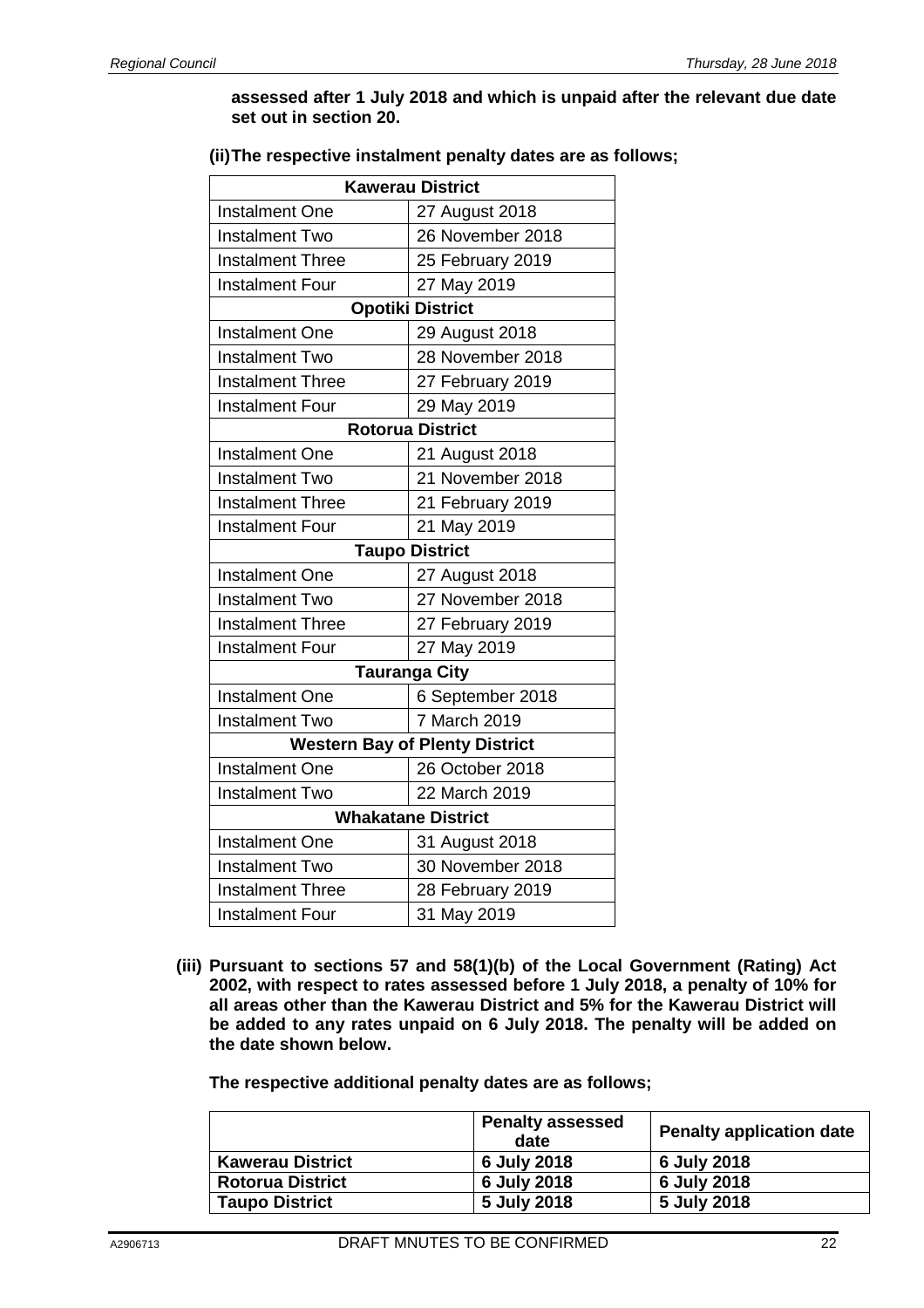| <b>Tauranga City</b>                         | 5 July 2018    | 6 July 2018    |
|----------------------------------------------|----------------|----------------|
| Western Bay of Plenty District   5 July 2018 |                | 5 July 2018    |
| <b>Whakatane District</b>                    | 1 October 2018 | 1 October 2018 |

**(iv) Pursuant to sections 57 and 58(1)(c) of the Local Government (Rating) Act 2002, with respect to rates assessed in previous financial years, a further penalty of 10% for all areas other than the Kawerau District and 5% for the Kawerau District will be added on any rates to which a penalty has been added under 21(ii) if the rates remain unpaid six months after the previous penalty was added.** 

**The respective additional penalty dates are as follows;** 

|                                                 | <b>Penalty application date</b> |
|-------------------------------------------------|---------------------------------|
| <b>Kawerau District</b>                         | 8 January 2019                  |
| <b>Rotorua District</b>                         | 8 January 2019                  |
| <b>Tauranga City</b>                            | 7 January 2019                  |
| Western Bay of Plenty District   7 January 2019 |                                 |

- **22 Set that Minor River and Drainage Scheme rates shall be payable at the office of the Bay of Plenty Regional Council, Quay Street, P O Box 364, Whakatane in one instalment on or by 20 January 2019.**
- **23 Set the following penalties regime for the Minor River and Drainage Scheme rates:** 
	- **(i) Pursuant to sections 57 and 58(1)(a) of the Local Government (Rating) Act 2002, with respect to the Minor River and Drainage Scheme rates assessed in the 2018/19 year, a penalty of 10% will be added to the amount that remains unpaid after the date stated above, on 20 February 2019.**
	- **(ii) Pursuant to sections 57 and 58(1)(b) of the Local Government (Rating) Act 2002, with respect to Minor River and Drainage Scheme rates assessed before 1 July 2018, a penalty of 10% will be added on any rates that remain unpaid on 5 July 2018. The penalty will be added on 5 July 2018.**
	- **(iii) Pursuant to sections 57 and 58(1)(c) of the Local Government (Rating) Act 2002, with respect to Minor River and Drainage Scheme rates, a further penalty of 10% will be added on any rates to which a penalty has been added under (ii) if the rates remain unpaid six months after the previous penalty was added. The penalty will be added on 20 February 2019.**
- **24 Pursuant to section 27(7) of the Local Government (Rating) Act 2002, the Council delegates' authority to the constituent district and city councils of the Bay of Plenty region to keep and maintain the rating information database for those areas on its behalf.**
- **25 Appoints in accordance with section 53 of the Local Government (Rating) Act 2002 the constituent district and city councils of the Bay of Plenty region, i.e. Kawerau District Council, Ōpōtiki District Council, Rotorua District Council, Taupo District Council, Tauranga City Council, Western Bay of Plenty District Council, Whakatane District Council, to collect the rates assessed by Bay of Plenty Regional Council, excluding Minor River and Drainage Scheme targeted rates.**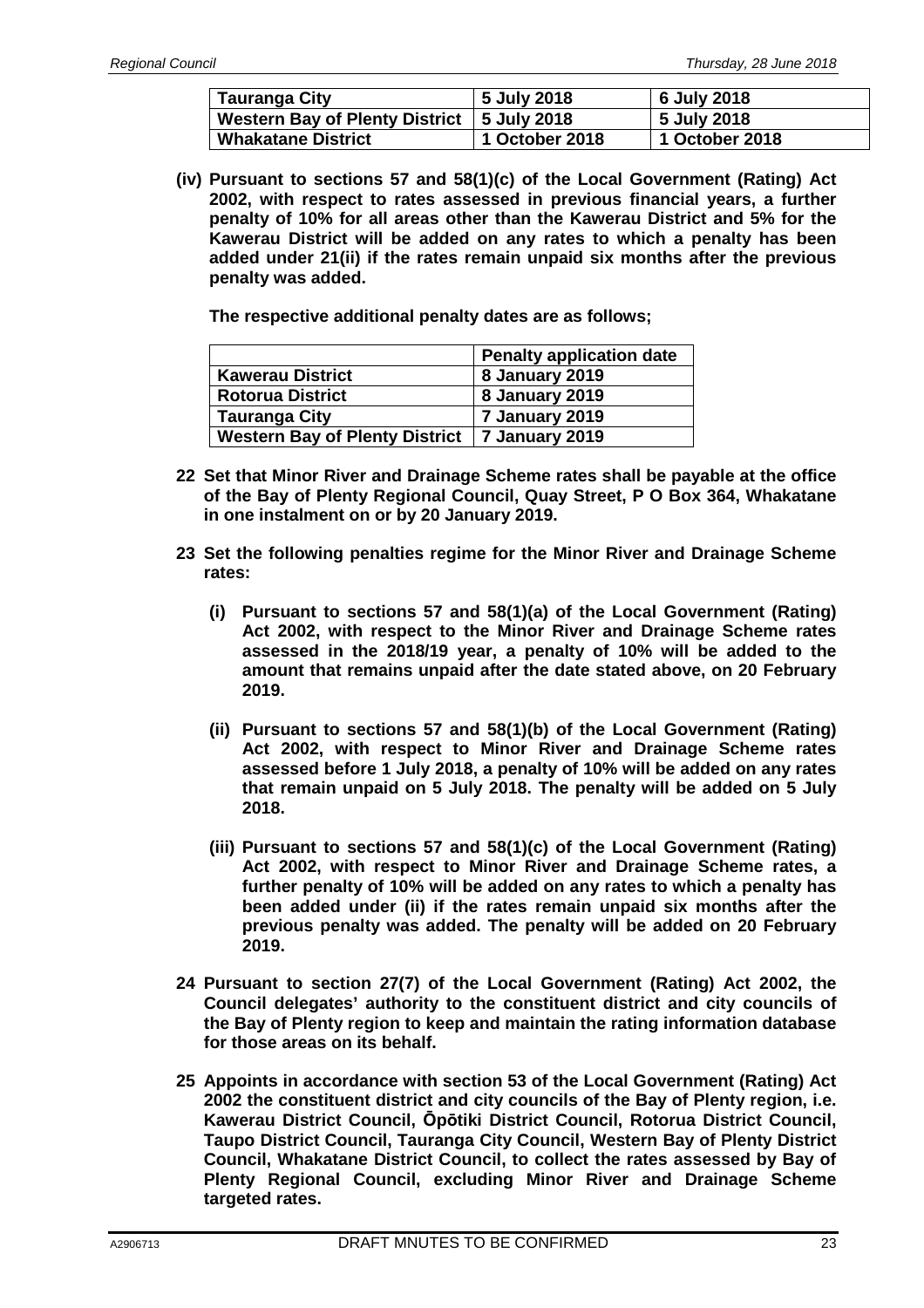- **26 Agrees that in respect of the Minor River and Drainage Scheme targeted rates which are collected directly by the Bay of Plenty Regional Council, where the total amount of rates payable, in respect of any property is \$9.99 or less, pursuant to Section 54 of the Local Government (Rating) Act 2002, the rates payable in respect of the property will not be collected.**
- **27 Confirms that the decision has a medium level of significance as determined by the Council's Significance and Engagement Policy. Council has identified and assessed different options and considered community views as part of making the decision, in proportion to the level of significance.**

**Love/Nees CARRIED**

## 12.4 **Bay of Plenty Regional Land Transport Plan 2018**

The report sought Council approval of the Regional Land Transport Plan (RLTP). The Regional Transport Committee Chair highlighted points from the RLTP review process.

Key points outlined:

- Acknowledged staff's efforts in developing the RLTP during a challenging and disruptive environment with the change in Government and acknowledged the significant number of submissions that had been received.
- The RLTP would evolve as a result of a shift in the Government Policy Statement on Land Transport (GPS) and signals of a further GPS for rail, coastal shipping and rapid transport.
- The RLTP would be populated with figures from the various project owners, as Councils adopted their Long Term Plans. It would be submitted to the Transport Agency for moderation followed by the National Land Transport Programme's release in August 2018.
- Significant issues lay ahead for the region, particularly in regard to resilience; and considered at this point in time, the RLTP was a very good document that told the region's story and provided the necessary information and tools.

#### In response to Questions:

- Stock truck effluent activity was included in the RLTP however, would require Transport Agency investment and a collaborative approach. A strategic business case would be reported to the next Regional Transport Committee meeting, followed by development of a detailed business case. Four areas had been flagged as preferred sites: the lower Kaimai, Paengaroa, Awakeri East and South Rotorua.
- The LGNZ Transport Special Interest Group had received advice that there was a low risk of mycoplasma bovis in relation to stock truck effluent stops. There was one stock truck effluent stop within the Bay of Plenty region at Waiōtahe.
- The Tauranga Northern Arterial was listed in the RLTP as a committed project however, had not been prioritised.

The Chairman and councillors noted their appreciation to Councillors Stuart Crosby, Jane Nees and staff for their efforts throughout the submission and hearing process.

#### **Resolved**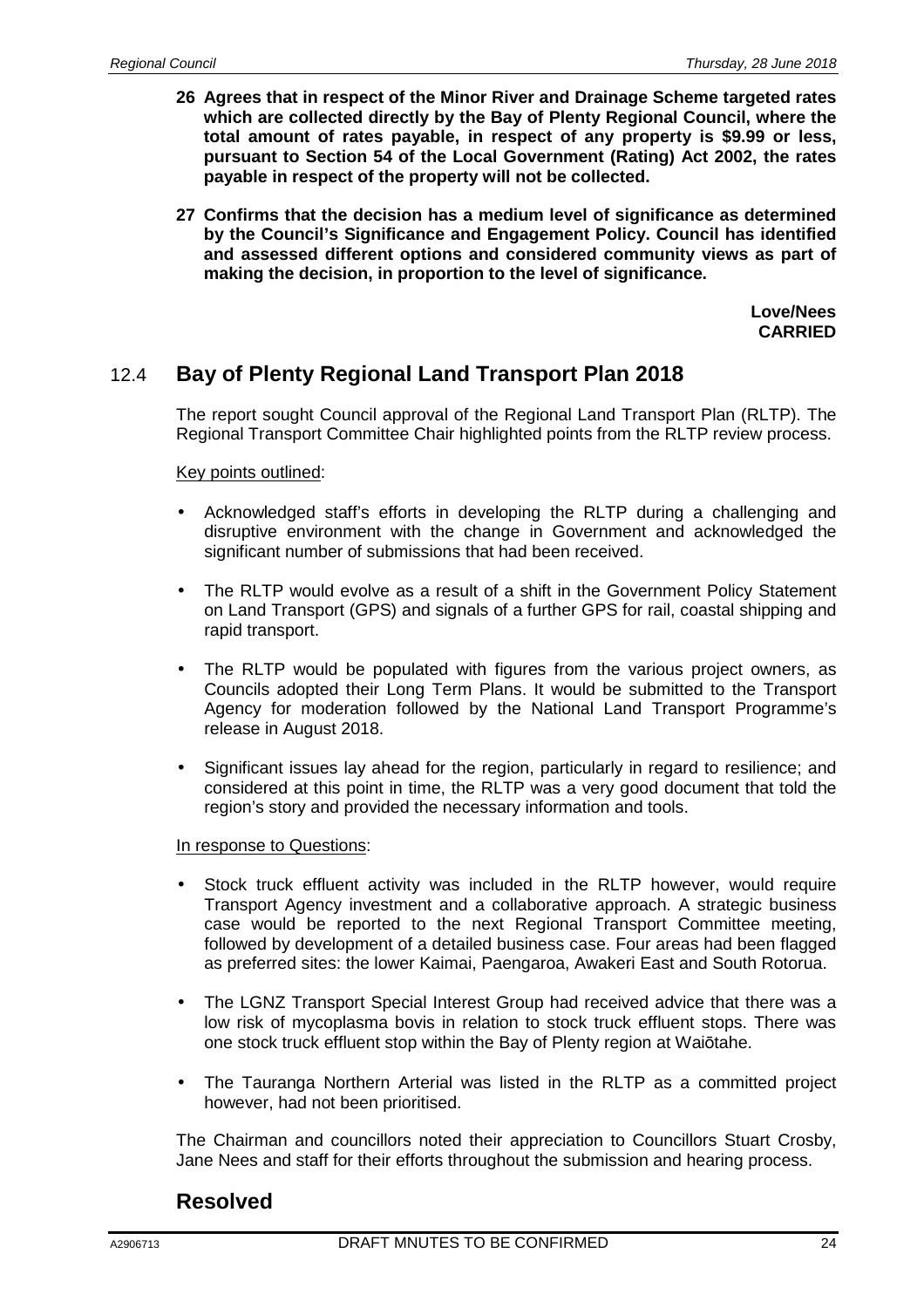**That the Regional Council:** 

- **1 Receives the report, Bay of Plenty Regional Land Transport Plan 2018.**
- **2 Notes that the Regional Transport Committee has prepared the draft Bay of Plenty Regional Land Transport Plan 2018 on the Regional Council's behalf in accordance with the Land Transport Management Act 2003.**
- **3 Approves the Bay of Plenty Regional Land Transport Plan 2018.**
- **4 Notes that future changes to the GPS and/or FAR rates, the Provincial Growth Fund and any other future Local or Central Government direction will require further amendments to the Regional Land Transport Plan.**
- **5 Notes that further financial data with regards to the projects will also be added to the RLTP by the Project Owner, when available.**

**Crosby/Nees CARRIED**

### 12.5 **Appointment of Chief Executive as Director of Council Controlled Organisations**

The report sought the appointment of Fiona McTavish as Director to the Board of BOPLASS Limited and Quayside Holdings Limited.

The resignation of the current Chief Executive from the respective Council Controlled Organisations was noted.

#### **Resolved**

**That the Regional Council:** 

- **1 Receives the report, Appointment of Chief Executive as Director of Council Controlled Organisations;**
- **2 Notes the resignation of the current Chief Executive Mary-Anne Macleod as Council's Shareholder representative and Director of BoPLASS Limited and as a Director of Quayside Holdings Limited, effective as of 29 June 2018.**
- **3 Appoints Fiona McTavish, who will begin her role as Chief Executive of the Regional Council from 30 June 2018, as the Council's Shareholder representative and Director of BoPLASS Limited effective 30 June 2018.**
- **4 Appoints Fiona McTavish, who will begin her role as Chief Executive of the Regional Council from 30 June 2018, as Director of Quayside Holdings Limited effective 30 June 2018.**

**Thompson/Tahana CARRIED**

#### 12.6 **Health & Safety Audit Review**

General Manager Corporate Solutions James Graham and Health & Safety Manager Chris Woods informed Council of key findings and management response from the recently completed Health & Safety Internal Audit.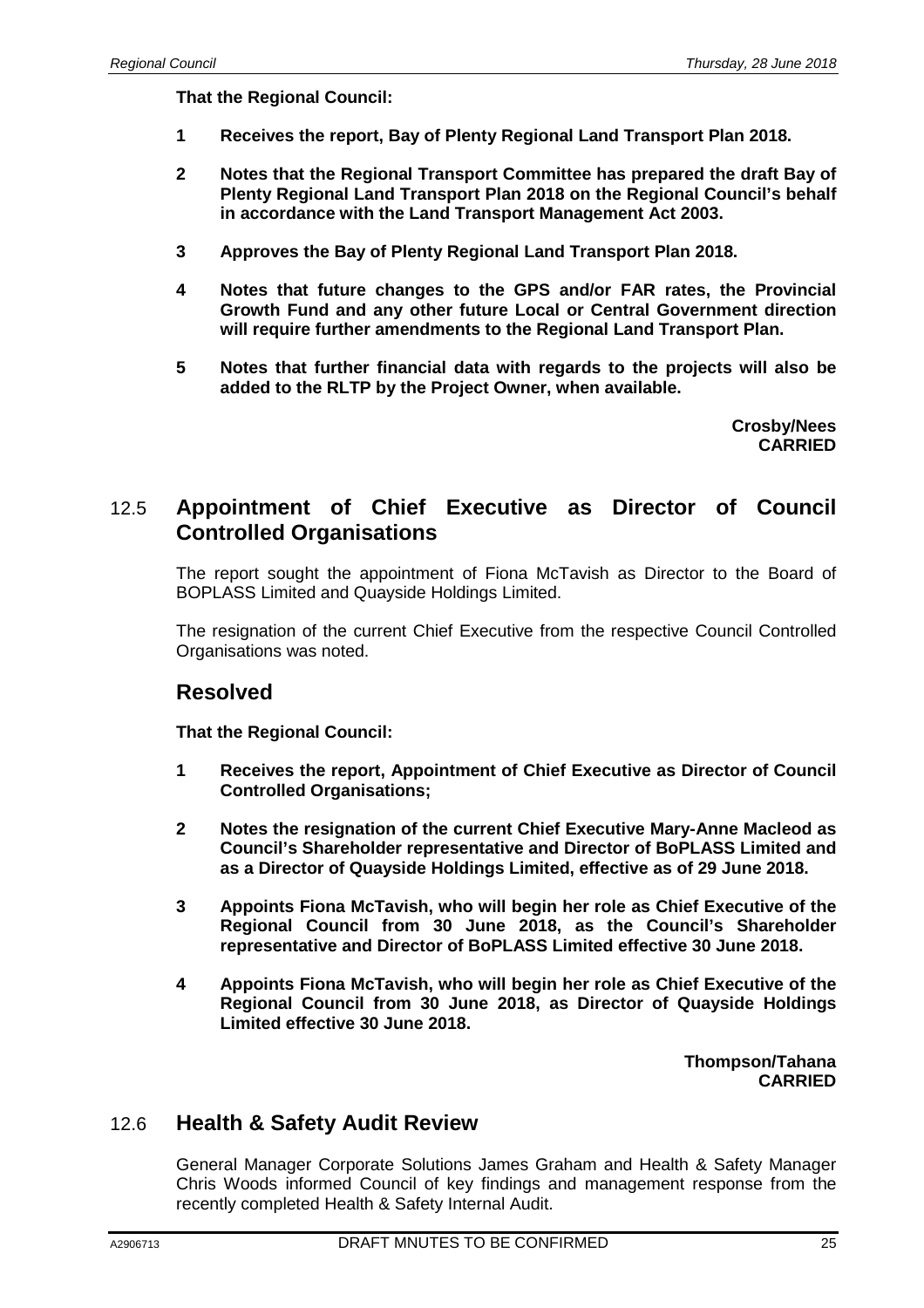#### Key points outlined:

- Overall feedback from KPMG recognised the organisation had made good progress around key criteria of leadership, worker engagement and risk management that could be attributed to organisational and leadership commitment.
- The WorkSafe SafePlus Onsite Assessment model was the most robust standard currently available that would provide a comprehensive view into the organisation.
- Management had undertaken to address three main areas of focus and a list of related actions over the next 6 to 12 months, as identified in section 4 and Appendix 1 of the report.

#### In response to Questions:

- Regarding levels of trade-off between process efficiencies and raising safety performance, these would be considered as part of the management actions.
- It was clarified that the Health & Safety requirements associated with volunteer workers, casual volunteers and contractors were covered under the Act and implemented by the organisation through its due diligence policies and practice.

#### **Resolved**

**That the Regional Council:** 

- **1 Receives the report, Health & Safety Audit Review;**
- **2 Notes that it has received the reports from the health and safety review: Health and Safety Progress – Feb 2016 to March 2018 (Appendix 1); and the SafePlus Onsite Assessment and Advice Report (Appendix 2);**
- **3 Notes the management response to the review.**

**Leeder/Cronin CARRIED**

#### **Adjournment**

The meeting adjourned at 10.36 am and reconvened at 10:58 am.

#### **Order of Business**

With the leave of Council, the Chairman advised that Agenda Item 13.5, 'Quayside Holdings Limited - 2018/19 Statement of Intent' would be taken next to accommodate the arrival of presenters from Quayside Holdings Limited.

## 13 **Public Excluded Section**

#### **Resolved**

**Resolution to exclude the public** 

**THAT the public be excluded from the following parts of the proceedings of this meeting.**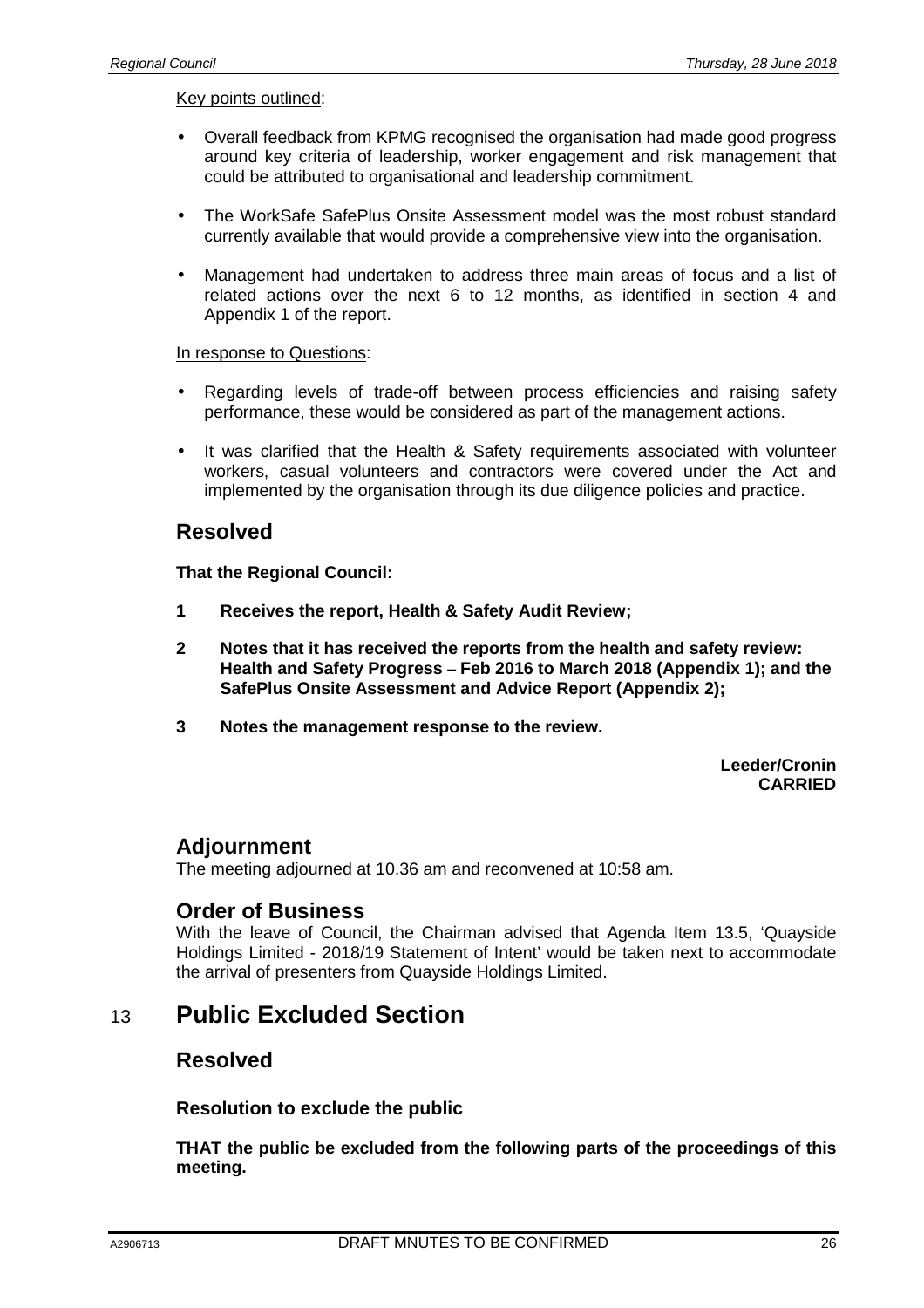**The general subject of each matter to be considered while the public is excluded, the reason for passing this resolution in relation to each matter, and the specific grounds under section 48(1) of the Local Government Official Information and Meetings Act 1987 for the passing of this resolution are as follows:** 

| <b>General Subject of Matter to</b><br>be Considered              | <b>Reason for passing this</b><br>resolution in relation to this<br>matter | <b>Grounds under Section</b><br>48(1) LGOIMA 1987 for<br>passing this resolution |
|-------------------------------------------------------------------|----------------------------------------------------------------------------|----------------------------------------------------------------------------------|
| <b>Quayside Holdings Limited -</b><br>2018/19 Statement of Intent | To carry out commercial<br>activities                                      | Good reason for<br>withholding exists under<br>Section 48(1)(a)                  |

**Leeder/Thompson CARRIED** 

# 14 **Presentation**

## 14.1 **Toi-EDA – Update on Current and Future Work Projects**

Refer PowerPoint Presentation and Tabled Document 3 (Objective IDs A2917550, A2907759).

Toi-EDA – Eastern Bay Economic Development Agency General Manager Francis Pauwels and Workforce Development Manager Barbara McLennan provided an update on economic development for the Eastern Bay of Plenty.

Key points outlined:

- Emerging opportunities for growth were positive, with a number of priority projects anticipated to increase job creation in the areas of eco-cultural tourism, innovation, transport logistics, aquaculture, kiwifruit and Māori land development;
- Priority projects had potential to be supported by new Government opportunities, such as the Provincial Growth Fund, which would have the support of the Eastern Bay Leaders Group and Toi-EDA to assist with bridging the gaps and sharing the economic development story for the Eastern Bay of Plenty;
- Challenges still existed with deprivation and inter-generational unemployment issues across towns that needed to be overcome;
- Toi-EDA was focused on growing good jobs, supporting cross-sector efforts and engaging with mana whenua to develop opportunities and pathways to employment using a place-based approach. Success was highlighted with the implementation of the LinkUp EBOP and License to Work programmes, which aligned with Toi-EDA key outcomes of growing aspirations, aligning education and training initiatives and connecting schools with industry.
- Acknowledged Regional Council's support and the support of Bay of Connections' Toi Moana Economic Development Strategy.

#### In response to Questions

• Mr Pauwels acknowledged the need for a coordinated approach in terms of leadership, transport logistics and potential impacts on the sub-regional transport network;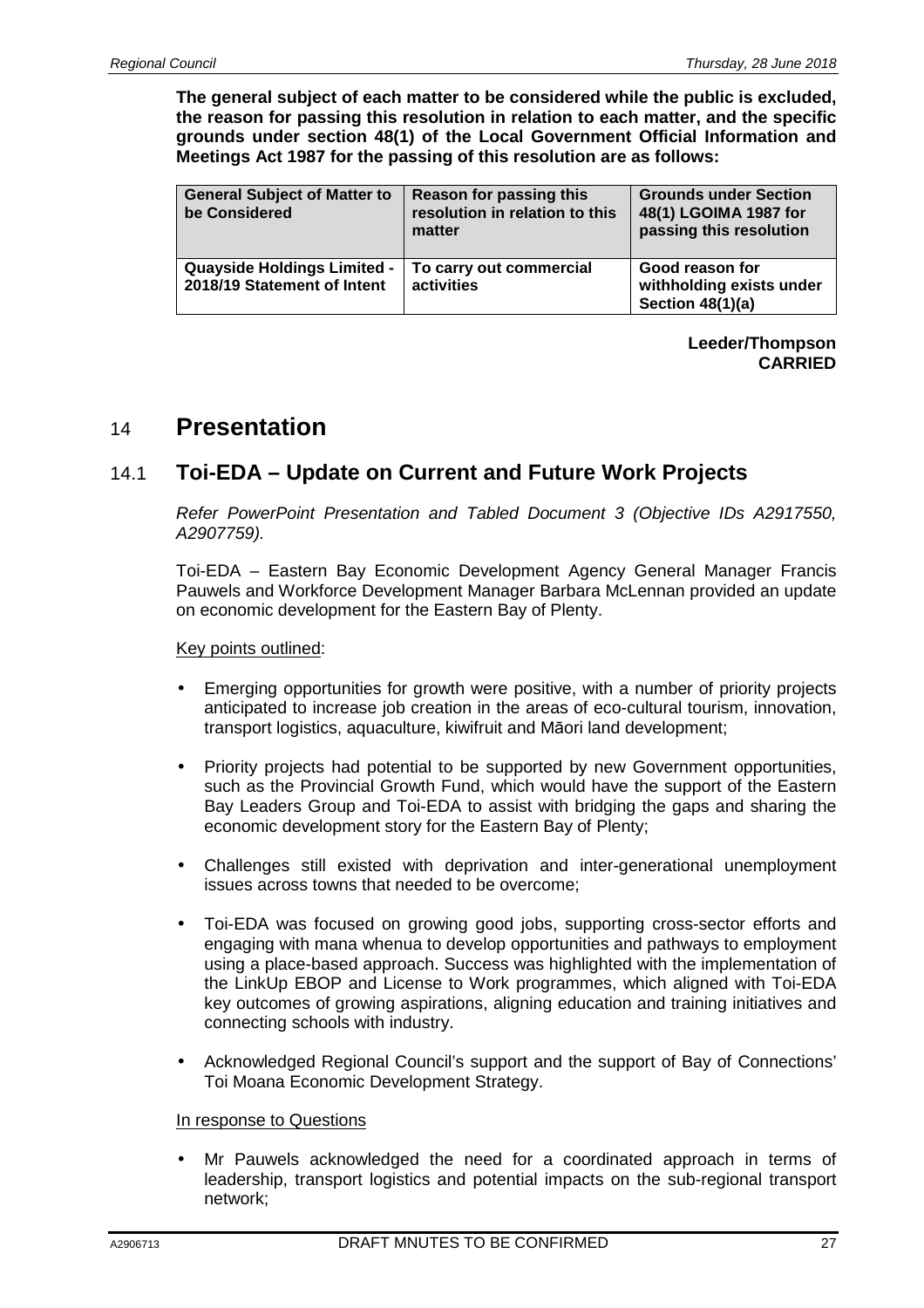• The need for integration with the transport logistic study, regional rail study and spatial planning was noted.

# 15 **Public Excluded Section**

### **Resolved**

**Resolution to exclude the public** 

**THAT the public be excluded from the following parts of the proceedings of this meeting.** 

**The general subject of each matter to be considered while the public is excluded, the reason for passing this resolution in relation to each matter, and the specific grounds under section 48(1) of the Local Government Official Information and Meetings Act 1987 for the passing of this resolution are as follows:** 

| <b>General Subject of Matter to</b><br>be Considered                                                    | Reason for passing this<br>resolution in relation to this<br>matter                   | <b>Grounds under Section</b><br>48(1) LGOIMA 1987 for<br>passing this resolution |
|---------------------------------------------------------------------------------------------------------|---------------------------------------------------------------------------------------|----------------------------------------------------------------------------------|
| <b>13.1 Public Excluded</b><br><b>Regional Council Minutes -</b><br>10 May 2018                         | Please refer to the Public<br><b>Excluded section of the</b><br>open meeting minutes. | Good reason for<br>withholding exists under<br>Section 48(1)(a).                 |
| <b>13.2 Public Excluded</b><br><b>Regional Council Minutes -</b><br>22 May 2018                         | To carry out commercial<br>activities; and commercial<br>and industrial negotiations. | Good reason for<br>withholding exists under<br>Section 48(1)(a).                 |
| <b>13.3 Public Excluded</b><br><b>Regional Council</b><br><b>Extraordinary Minutes -</b><br>1 June 2018 | To protect the privacy of an<br>individual.                                           | Good reason for<br>withholding exists under<br>Section 48(1)(a).                 |
| <b>13.4 Public Excluded</b><br>Rangitāiki River Forum<br>Minutes $-8$ June 2018                         | To maintain legal<br>professional privilege.                                          | <b>Disclosing the information</b><br>may constitute contempt<br>of Court.        |
| 13.6 Update on Rotorua<br>Review - April 2018 Flood<br>Event                                            | To protect this information<br>so it doesn't damage public<br>interest.               | Good reason for<br>withholding exists under<br>Section 48(1)(a).                 |
| <b>General Business - Update</b><br>on University of Waikato<br><b>Coastal Marine Field Station</b>     | To carry out commercial<br>and industrial negotiations.                               | Good reason for<br>withholding exists under<br>Section 48(1)(a).                 |

**Leeder/Winters CARRIED** 

# 16 **Chairman's Announcement**

On behalf of Council, the Chairman presented Chief Executive Mary-Anne Macleod with a bouquet of flowers to mark her tenure and forthcoming departure from Council the following day, noting that councillors had extended their acknowledgements and gratitude to her at a farewell the day before.